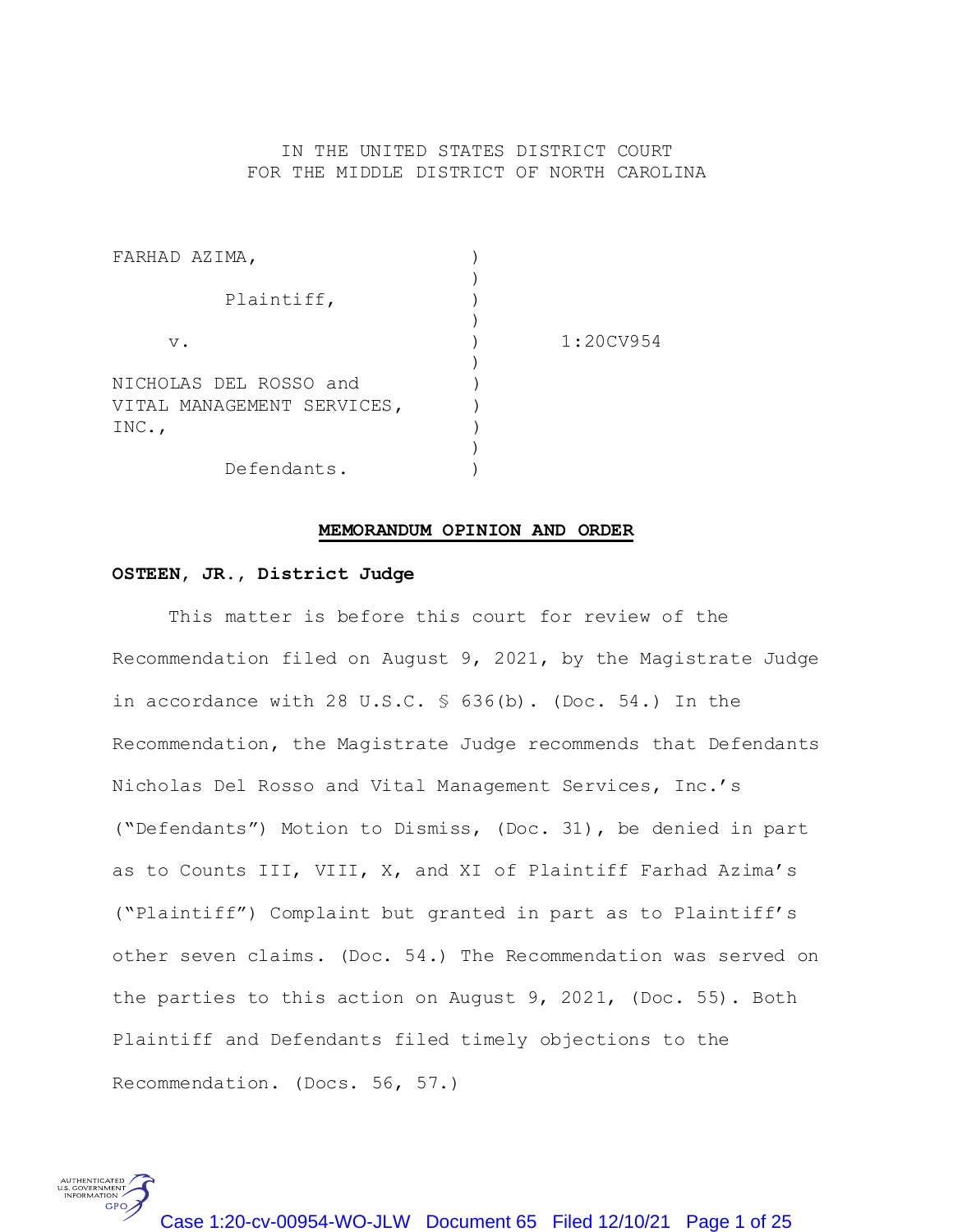This court has appropriately reviewed the portions of the Recommendation to which objections were made and has made a de novo determination that the Magistrate Judge's Recommendation should be adopted in part and modified in part. This court finds Defendants' Motion to Dismiss as to Counts III and XI should be granted, contrary to the findings of the Recommendation. All other objections are overruled and the remainder of the Recommendation will be adopted.

#### **I. FACTUAL AND PROCEDURAL BACKGROUND**

This court fully adopts and incorporates the Magistrate Judge's Recommendation's factual and procedural case summary. (Recommendation (Doc. 54) at 2-4.) It recommended that seven of the eleven counts in the Complaint be dismissed. (Id. at 1.) The four remaining counts that it did not recommend dismissing, (together, the "Remaining Counts"), are for trade secret misappropriation under federal law (Count III), trade secret misappropriation under North Carolina law (Count VIII), civil conspiracy under North Carolina law (Count X), and invasion of privacy under North Carolina law (Count XI). (Id. at 38.)

On August 23, 2021, Plaintiff objected to the Magistrate Judge's recommendation that seven counts of the Complaint be dismissed. (Doc. 56.) Conversely, also on August 23, 2021, Defendants objected to the recommendation that the four

 $- 2 -$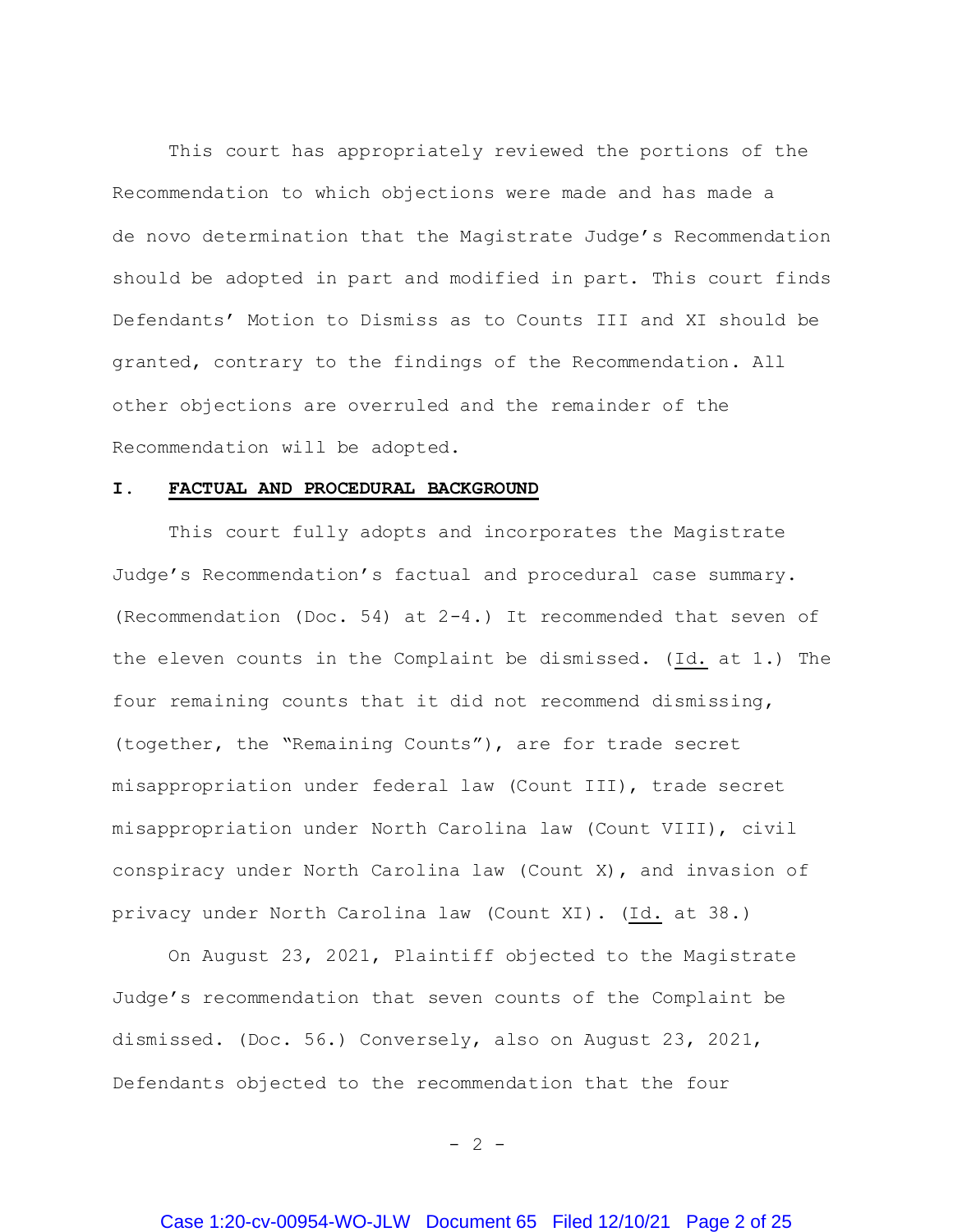Remaining Counts not be dismissed. (Doc. 57.) Both parties responded in opposition to the other's objection. (Docs. 58, 59.)

#### **II. STANDARD OF REVIEW**

This court is required to "make a de novo determination of those portions of the [Magistrate Judge's] report or specified proposed findings or recommendations to which objection is made." 28 U.S.C.  $\frac{1}{5}$  636(b)(1)(c). This court "may accept, reject, or modify, in whole or in part, the findings or recommendations made by the  $[M]$ agistrate  $[J]$ udge. . . . or recommit the matter to the [M]agistrate [J]udge with instructions." Id.

### **III. ANALYSIS**

This court has appropriately reviewed the portions of the Recommendation to which objections were made and has made a de novo determination as to each. This court concludes that the only objection meriting written analysis is Defendants' objection that a previous complaint filed by Plaintiff ought to be considered in evaluating whether Plaintiff's claims are timebarred by the statute of limitations. All other objections are rejected, as this court's determination on those issues is in accord with the Recommendation.

- 3 -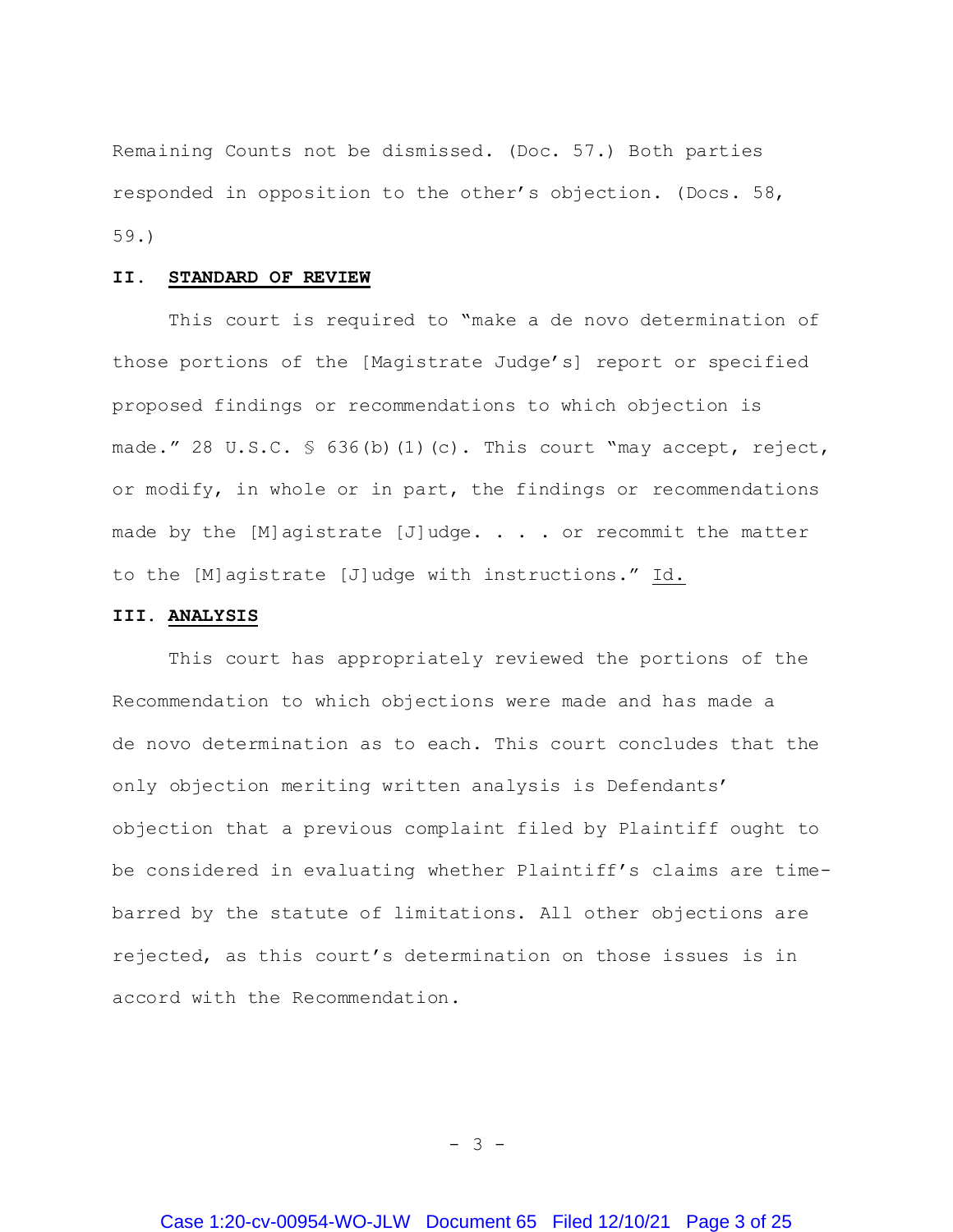#### **A. Whether the 2016 D.C. Complaint Should be Considered**

The Recommendation concluded that Plaintiff's September 2016 complaint filed in the United States District Court for the District of Columbia ("2016 D.C. Complaint") should not be considered in evaluating Defendants' statute of limitations affirmative defense. (Recommendation (Doc. 54) at 8-9.) In the 2016 D.C. Complaint, (Ex. 5 ("2016 D.C. Complaint") (Doc. 31-5)), Plaintiff accuses other parties — none of which are joined to this case — of orchestrating the hacking and publication of the hacked data. Thus, here, Defendants submitted the 2016 D.C. Complaint to establish that Plaintiff was sufficiently aware of this alleged wrongdoing to institute legal action by September 2016. (See Doc. 32 at  $14-15$ , 17.) The 2016 D.C. Complaint alleges, inter alia, that:

Based on the September 23, 2016, demand and threat letter from Defendant's counsel, and the disclosure of two websites by Defendant on September 29, 2016, it is clear that portions of the electronic data that had been hacked and misappropriated from Mr. Azima and his business associates on or about August 7, 2016, had been downloaded or transferred to remote websites known as "BitTorrent" sites and related micro-sites.

(2016 D.C. Complaint (Doc. 31-5) ¶ 18.) In the initial briefing before the Magistrate Judge, Plaintiff did not object to Defendants' proffering of the 2016 D.C. Complaint or to consideration of any of the allegations contained therein.

 $- 4 -$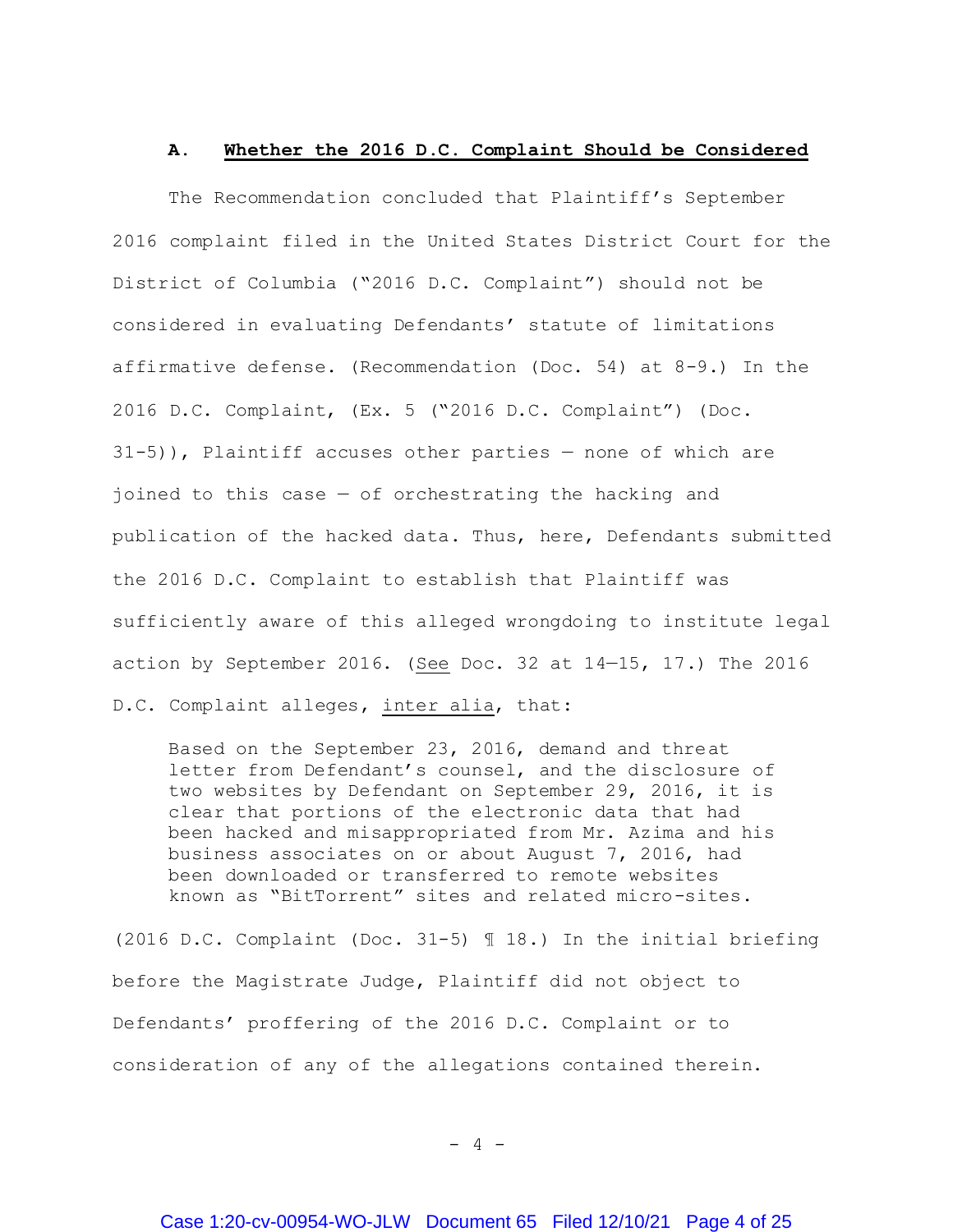The Recommendation asserted that "for a statute-oflimitations defense to succeed at the motion to dismiss stage, 'all facts necessary to show the time bar must clearly appear on the face of the complaint.'" (Recommendation (Doc. 54) at 6 (some internal quotation marks omitted) (quoting Dickinson v. Univ. of N.C., 91 F. Supp. 3d 755, 763 (M.D.N.C. 2015)).) Thus, because Plaintiff's complaint does not mention the 2016 D.C. Complaint, the Magistrate Judge in the Recommendation found that it should not be considered. Defendants object, stressing that Plaintiff had never disputed that the "Court may take judicial notice of his 2016 complaint." (Defs.' Partial Obj. to Order and Recommendation on Defs.' Mot. to Dismiss Pursuant to Rule 12(b)(6) ("Defs.' Obj.") (Doc. 57) at 2,  $6-14.$ )<sup>1</sup> Plaintiff opposes the objection. (Pl.'s Br. in Opp'n to Defs.' Objs. to Order and Recommendation ("Pl. Opp'n Br.") (Doc. 58) at 3-4.)

This court finds Defendants' objection should be sustained and that the 2016 D.C. Complaint should be considered at the motion to dismiss stage in evaluating Defendants' statute of limitations affirmative defense. The Recommendation correctly notes that "[g]enerally, an affirmative defense that a complaint

l

 $-5 -$ 

<sup>&</sup>lt;sup>1</sup> All citations in this Memorandum Opinion and Order to documents filed with the court refer to the page numbers located at the bottom right-hand corner of the documents as they appear on CM/ECF.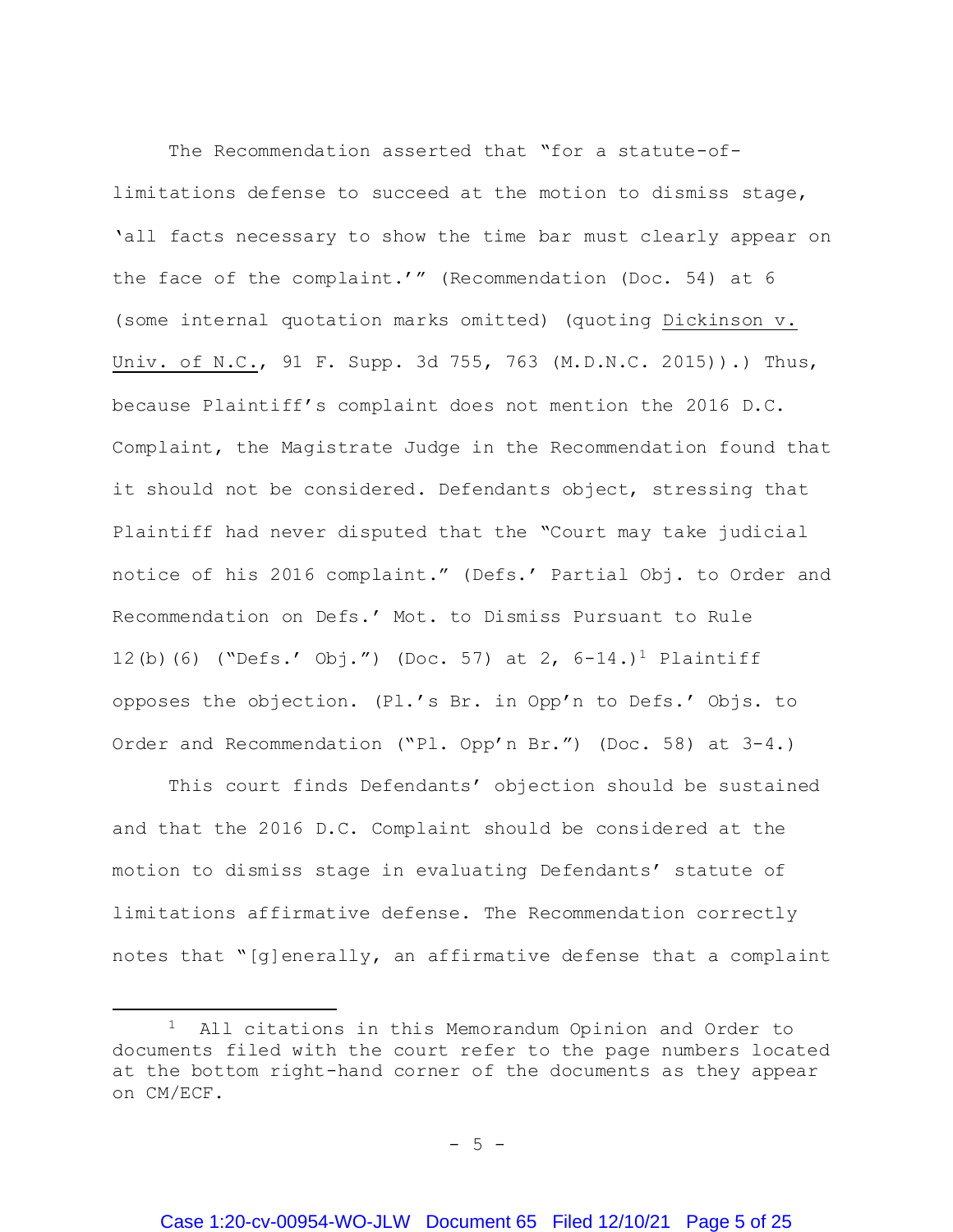is barred by a statute of limitations may not form the basis of [a] Rule 12(b)(6) dismissal unless all of the facts necessary for the defense appear on the face of the complaint." (Recommendation (Doc. 54) at 6-7 (quoting Morrison v. George E.B. Holding, No. 7:11-CV-168-BO, 2012 WL 1132787, at \*3 (E.D.N.C. Apr. 4, 2012)).) However, the Recommendation neglected a key exception to that general rule repeatedly applied by courts in this circuit. See Morrison, 2012 WL 1132787, at \*3; Mobley v. Estes, 1:17CV114, 2018 WL 704900, at \*4 (M.D.N.C. Feb. 2, 2018). The exception holds that the general "face of the complaint" rule "[n]otwithstanding, the Court may also consider information in the public record when reviewing a motion to dismiss." Morrison, 2012 WL 1132787, at \*3 (evaluating a statute of limitations affirmative defense); see also Mobley, 2018 WL 704900, at \*4 (evaluating a statute of limitations affirmative defense and holding that "[g]enerally speaking, a court may not rely on extrinsic materials to adjudicate a motion to dismiss" but nevertheless "a court may properly take judicial notice of matters of public record." (citations and internal quotation marks omitted)).

While the Fourth Circuit has evidently not addressed the specific issue of whether public records may be considered by the court when evaluating a statute of limitation affirmative

 $- 6 -$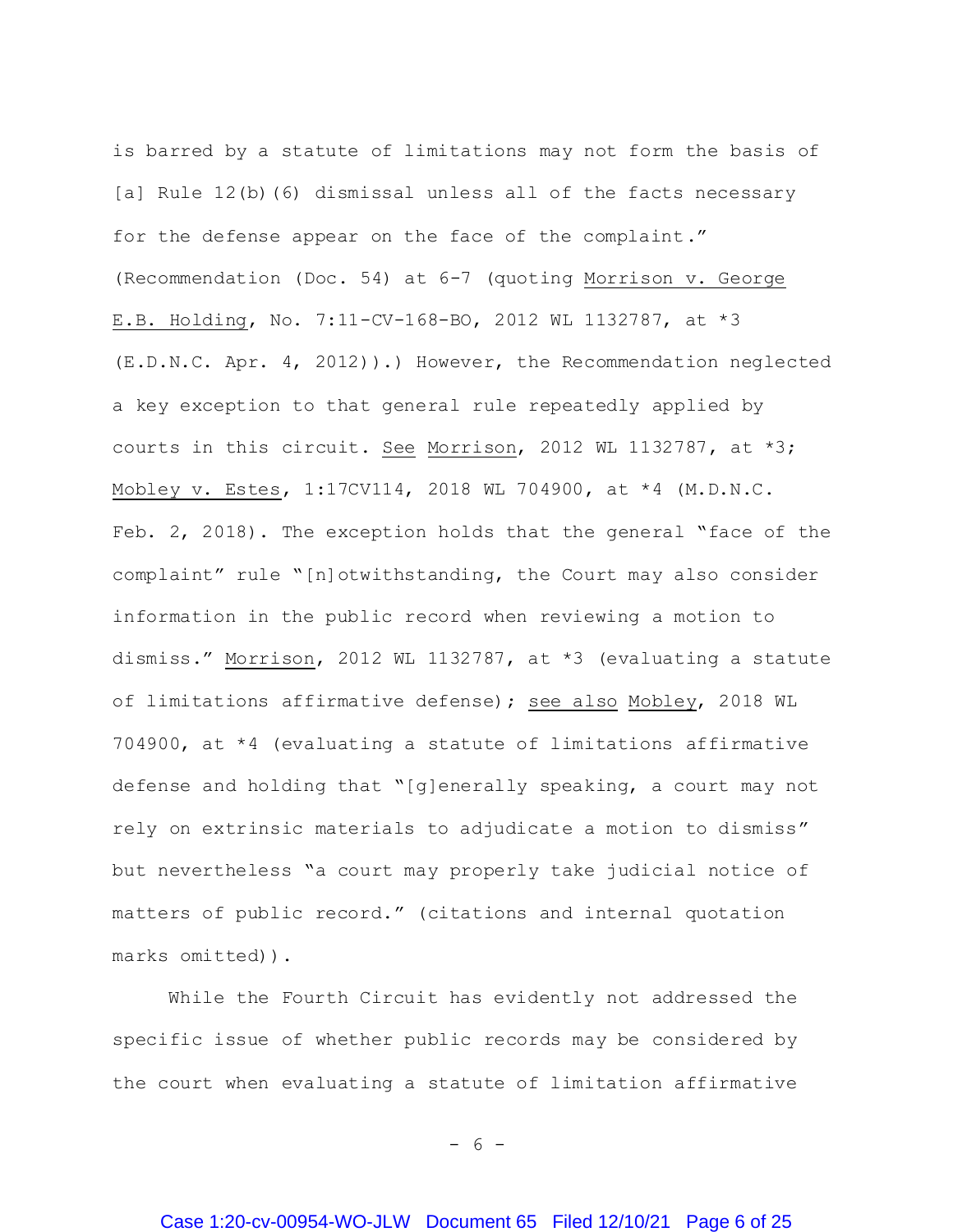defense at the motion to dismiss stage, other circuits have explicitly approved the practice. See, e.g., Ennenga v. Starns, 677 F.3d 766, 773-74 (7th Cir. 2012) (rejecting an argument that "the statute-of-limitations defense was not properly raised in a motion to dismiss because the defense was not plain on the face of the complaint," because "the court [properly] took judicial notice of the dates on which certain actions were taken . . . in the earlier state-court litigation — facts readily ascertainable from the public court record"); Arbogast v. Kansas, 752 F. App'x 582, 584 n.1 (10th Cir. 2018); Staehr v. Hartford Fin. Servs. Grp., Inc., 547 F.3d 406, 425-26 (2d Cir. 2008). Moreover, the Fourth Circuit has expressly held that judicial notice of public records may be taken when evaluating motions to dismiss asserting res judicata affirmative defenses. Q Int'l Courier, Inc. v. Smoak, 441 F.3d 214, 216 (4th Cir. 2006); Andrews v. Daw, 201 F.3d 521, 524 n.1 (4th Cir. 2000).

Plaintiff argues that this Fourth Circuit precedent, such as Q International Courier, Inc. and Andrews, only allowed judicial notice of public records where the res judicata "defense raise[d] no disputed issue of fact." (Pl. Opp'n Br. (Doc. 58) at 4 (alteration in original) (emphasis removed) (internal quotation marks omitted) (quoting Q Int'l Courier, 441 F.3d at 216; Andrews, 201 F.3d at 524 n.1).) Plaintiff argues

- 7 -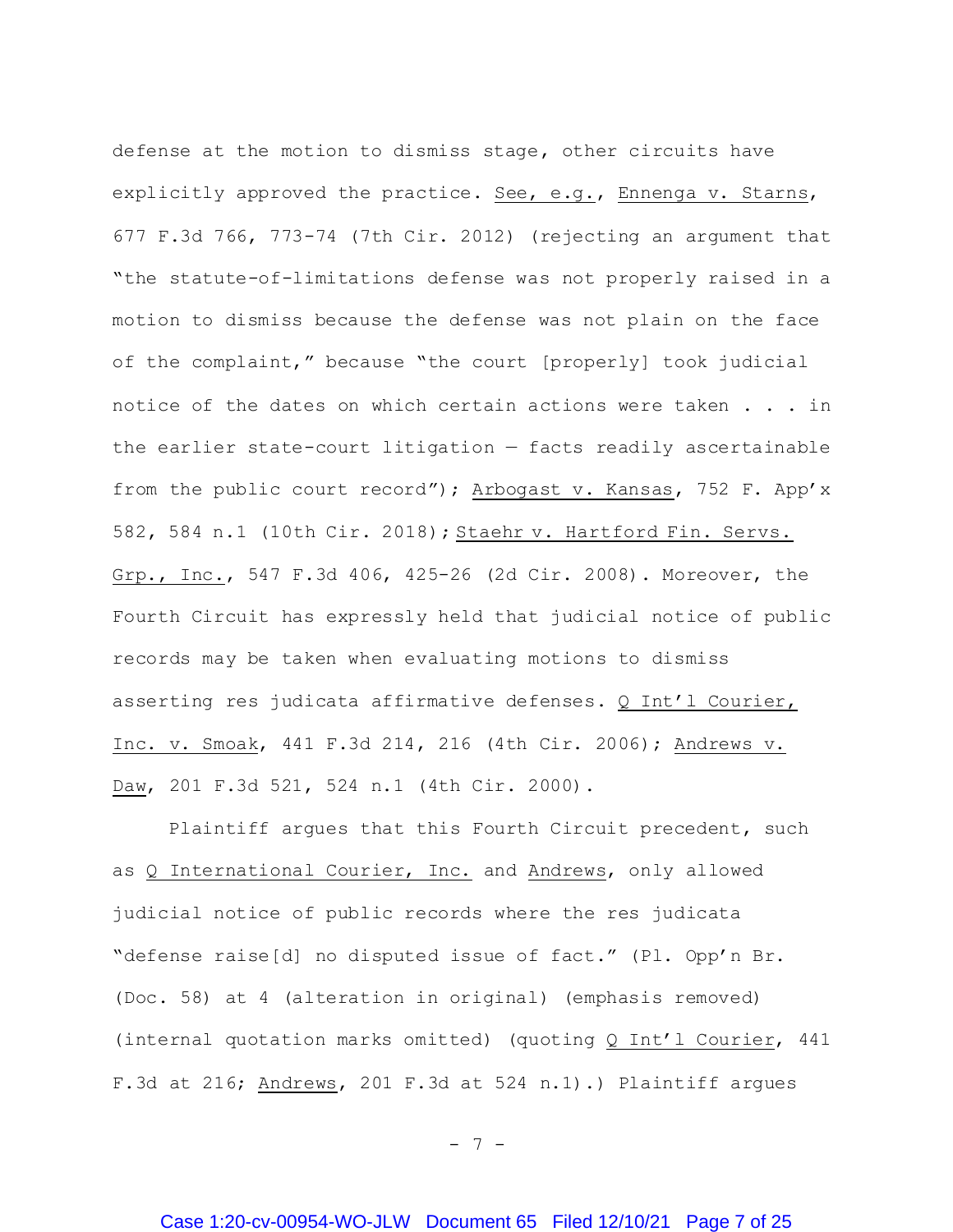that in contrast, here, Defendants' statute of limitations "affirmative defense requires resolution of competing factual theories." (Id.) Therefore, Plaintiff argues judicially noticing a public record is inappropriate. (Id.) Plaintiff cites two cases to argue that the court "should allow discovery to resolve open factual questions rather than rely upon extrinsic documents to read inferences into the Complaint." (Id. (citing Waugh v. Elan Fin. Serv., Civil Action No. 3:17-4378, 2018 WL 2976430 (S.D. W. Va. June 13, 2018), and Khoja v. Orexigen Therapeutics, Inc., 899 F.3d 988 (9th Cir. 2018)).)

Neither case is relevant here. The first, Waugh, does not address the issue of judicial notice. The second, Khoja, is an out-of-circuit case that focuses on the risk of considering extrinsic documents in "SEC fraud matters, where there is already a heightened pleading standard, and the defendants possess materials to which the plaintiffs do not yet have access." Khoja, 899 F.3d at 998 (citations omitted). Here, Plaintiff's allegations do not face a heightened pleading standard nor do Defendants urge consideration of a document which Plaintiff cannot access – rather, Defendants seek to reference a publicly available record prepared for and filed on behalf of Plaintiff.

- 8 -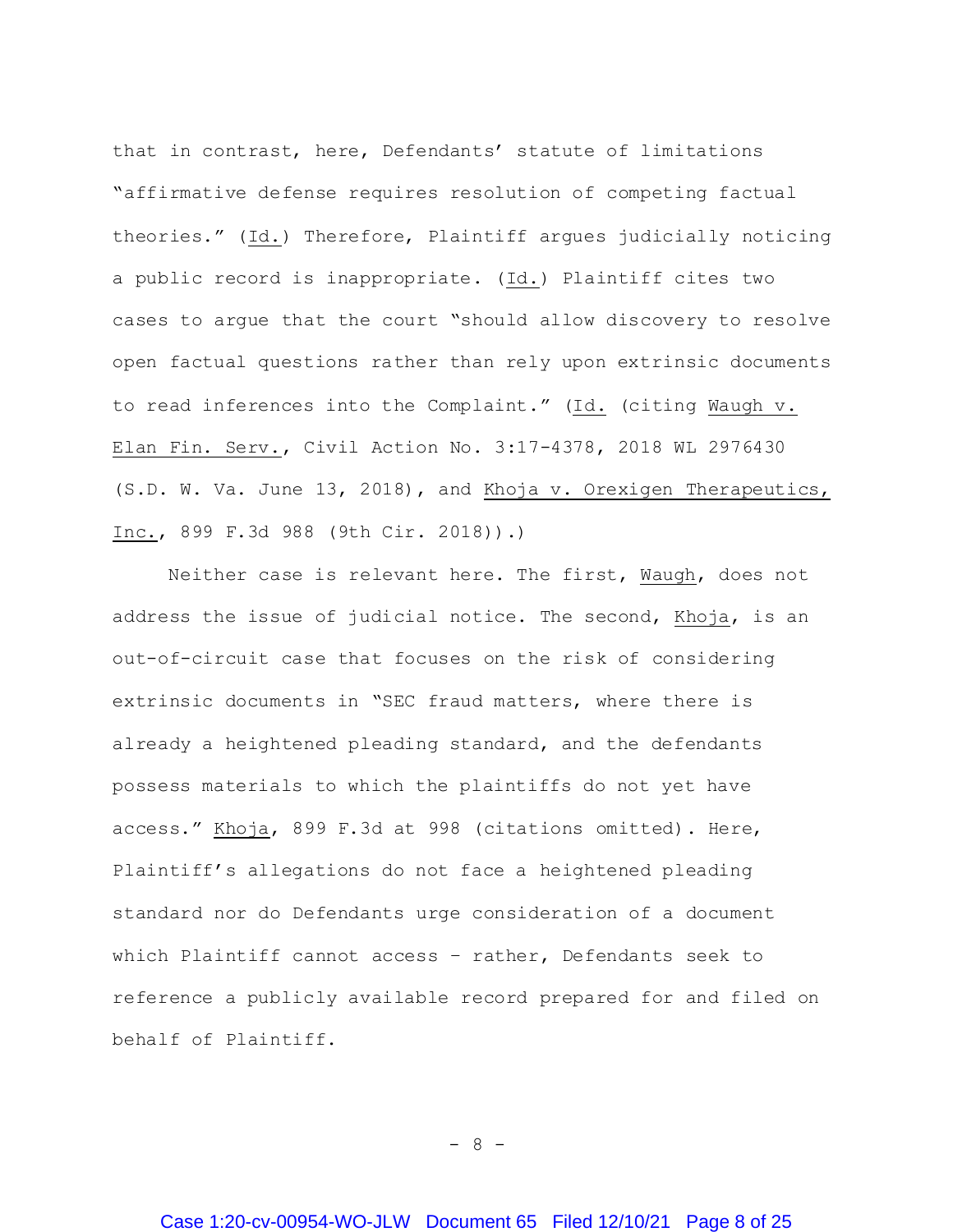Therefore, consistent with the practice of courts in this circuit, e.g., Morrison, 2012 WL 1132787, at \*3; Mobley, 2018 WL 704900, at \*4, this court takes notice of the 2016 D.C. Complaint in adjudicating the statute of limitations affirmative defense asserted in Defendants' Motion to Dismiss. Importantly, this court's notice does not draw any conclusions as to whether the facts alleged in the 2016 D.C. Complaint are true or false. Instead, this court simply notices the existence of those factual allegations, which include that Plaintiff had been hacked and his hacked confidential business data posted online. (E.g., 2016 D.C. Complaint (Doc. 31-5) ¶¶ 10, 18.)

# **B. Whether the 2016 D.C. Complaint Establishes that the Remaining Counts are Time-Barred**

The four Remaining Counts all have three-year statutes of limitations that accrue when the conduct underlying the respective count was apparent or discovered, or reasonably ought to have been apparent or discovered. (Recommendation (Doc. 54) at 7-8.) This court concludes that Plaintiff's factual allegations in the 2016 D.C. Complaint  $-$  that he had been hacked and his hacked confidential business data published online, (e.g., 2016 D.C. Complaint (Doc. 31-5) ¶¶ 10, 18) — establish that by 2016 Plaintiff had discovered the conduct underlying the Remaining Counts. Accordingly, the Remaining Counts' statutes of limitations seemingly accrued in 2016 and lapsed in 2019 — prior

- 9 -

## Case 1:20-cv-00954-WO-JLW Document 65 Filed 12/10/21 Page 9 of 25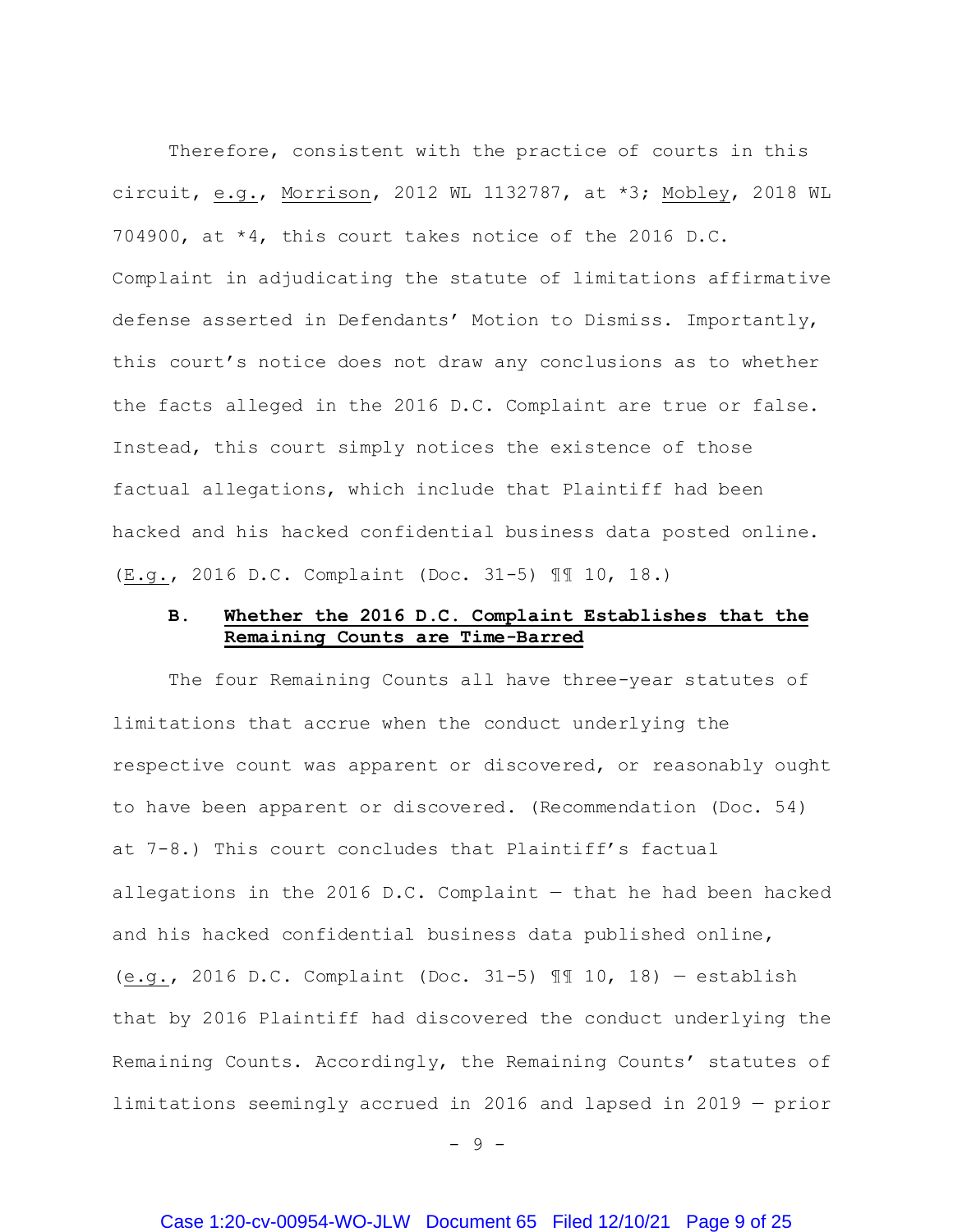to this case's filing in 2020. Hence, Defendants insist that the Remaining Counts must be dismissed as time-barred.

Plaintiff responds with four arguments why the Remaining Counts are not time-barred, even when the 2016 D.C. Complaint is considered. (Pl.'s Opp'n Br. (Doc. 58) at 6-9.) Three of those are unconvincing. The fourth, concerning Defendants' alleged 2018-2019 conduct, has merit. This court will address each argument in turn.

### **1. Knowledge of Defendants' Role**

First, Plaintiff argues that "nothing in the 2016 lawsuit suggests that Azima was aware of Defendants' conduct in 2016; instead, Azima alleges in his Complaint that he 'did not learn of the role played by Del Rosso and Vital until recently[.]'" (Id. at 6 (quoting Complaint ("Compl.") (Doc. 1) ¶ 36).) That is irrelevant. None of the Remaining Counts' statutes of limitations make accrual contingent on when a plaintiff discovered (or should have discovered) a perpetrator's role, <sup>2</sup> but rather when the misappropriation or harm itself was discovered

j

 $2$  In contrast, the statutes of limitations for two counts that the Magistrate Judge recommended dismissing on other grounds — identity theft (Count VI) and publication of personal information (Count VII)  $-$  do make accrual so contingent. N.C. Gen. Stat. § 1-539.2C(c) ("Civil actions under this section must be brought within three years from the date on which the identity of the wrongdoer was discovered or reasonably should have been discovered." (emphasis added)).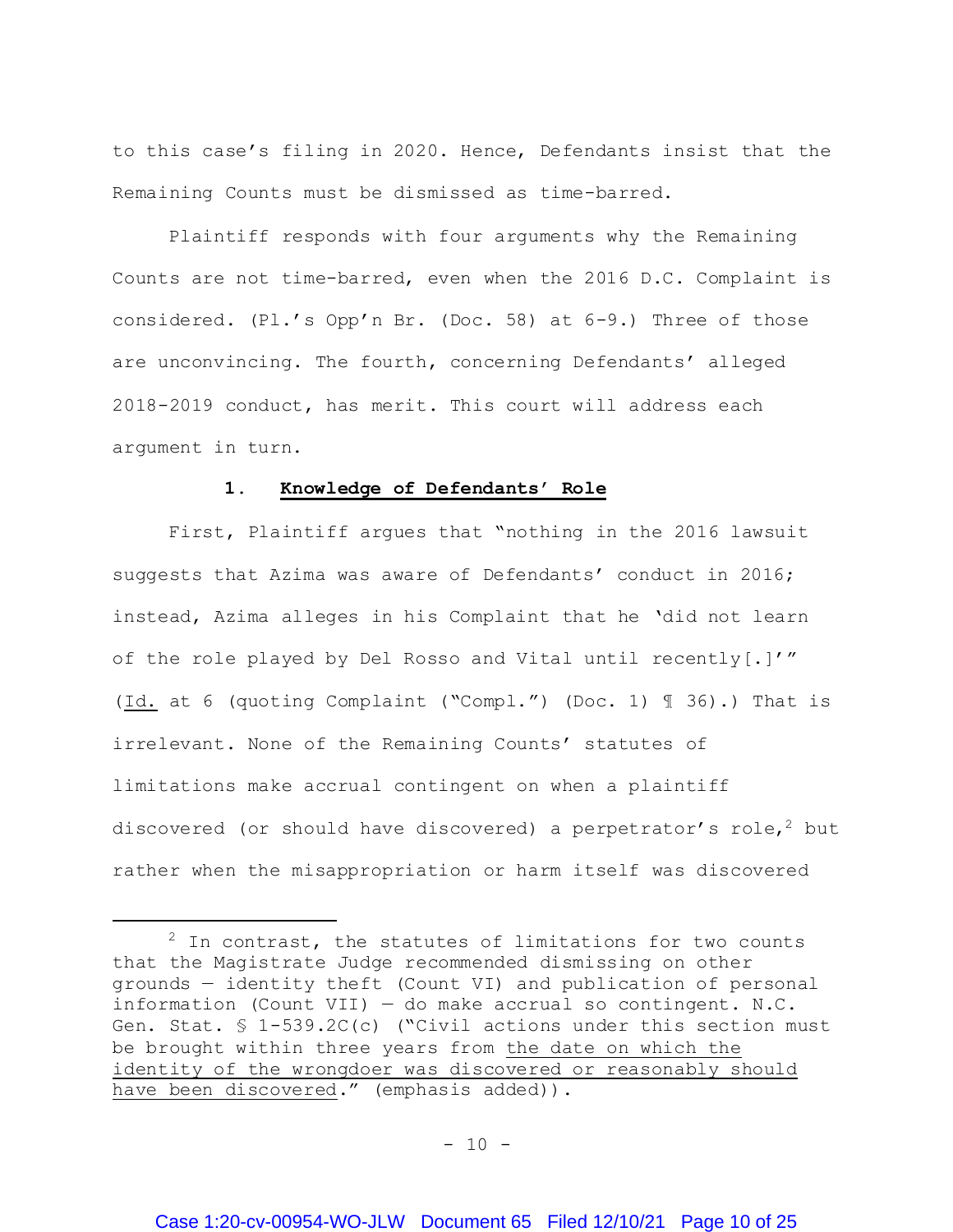(or should have been discovered). See 18 U.S.C. § 1836(d) (Count III); N.C. Gen. Stat. § 66-157 (Count VIII); Sanders v. Gilchrist, No. 3:10cv68, 2011 WL 9374866, at \*2 (W.D.N.C. Mar. 22, 2011) (Count X); Alexander v. City of Greensboro, No. 1:09-CV-293, 2011 WL 3360644, at \*13 n.21 (M.D.N.C. Aug. 3, 2011) (citing N.C. Gen. Stat. § 1–52(16)) (Count XI).

### **2. Fraudulent Concealment and Equitable Estoppel<sup>3</sup>**

l

First, this court admonishes Plaintiff that "attempts to introduce new evidence after the magistrate judge has acted are disfavored." Galloway v. Rajjob, No. 1:20CV1033, 2021 WL 1248626, at \*1 (M.D.N.C. Apr. 5, 2021) (internal quotation marks omitted) (quoting Caldwell v. Jackson, 831 F. Supp. 2d 911, 914 (M.D.N.C. 2010)). This court has repeatedly stated that it "is of the belief that untimely submission of evidence often serves to undermine the magistrate review process rather than illuminate the arguments already before the court." Kielbania v. Indian Harbor Ins. Co., No. 1:11CV663, 2012 WL 6554081, at \*1 (M.D.N.C. Dec. 14, 2012); Universal Leather, LLC v. Koro AR, S.A, No. 1:12CV604, 2013 WL 12327585, at \*2 (M.D.N.C. Sept. 30, 2013), vacated on other grounds, 773 F.3d 553 (4th Cir. 2014).

Second, even if the supplemental evidence had been timely submitted, there is no exception to the rule barring consideration of extrinsic materials when adjudicating a motion to dismiss under which the supplemental evidence may be considered. None of the evidence qualifies as a public record, cf., e.g., Morrison, 2012 WL 1132787, at  $*3$ , nor is any of it (Footnote continued)

 $- 11 -$ 

<sup>&</sup>lt;sup>3</sup> After the parties had fully briefed their objections to the Recommendation, Plaintiff filed an "emergency motion" seeking leave to file supplemental evidence related to his fraudulent concealment argument. (Doc. 61.) The supplemental evidence Plaintiff seeks to file are (1) text messages allegedly sent in 2020 between Del Rosso and a Mr. Aditya Jain ("Jain"), (2) a commercial contract, and (3) a letter from Plaintiff's U.K. counsel. (Exs.  $1-3$  (Docs.  $61-1 - 61-3$ ).) Plaintiff also seeks leave to commence discovery early because this evidence allegedly evinces "exigent circumstances." (Doc. 61 at 7-8; accord Doc. 64 at 1.)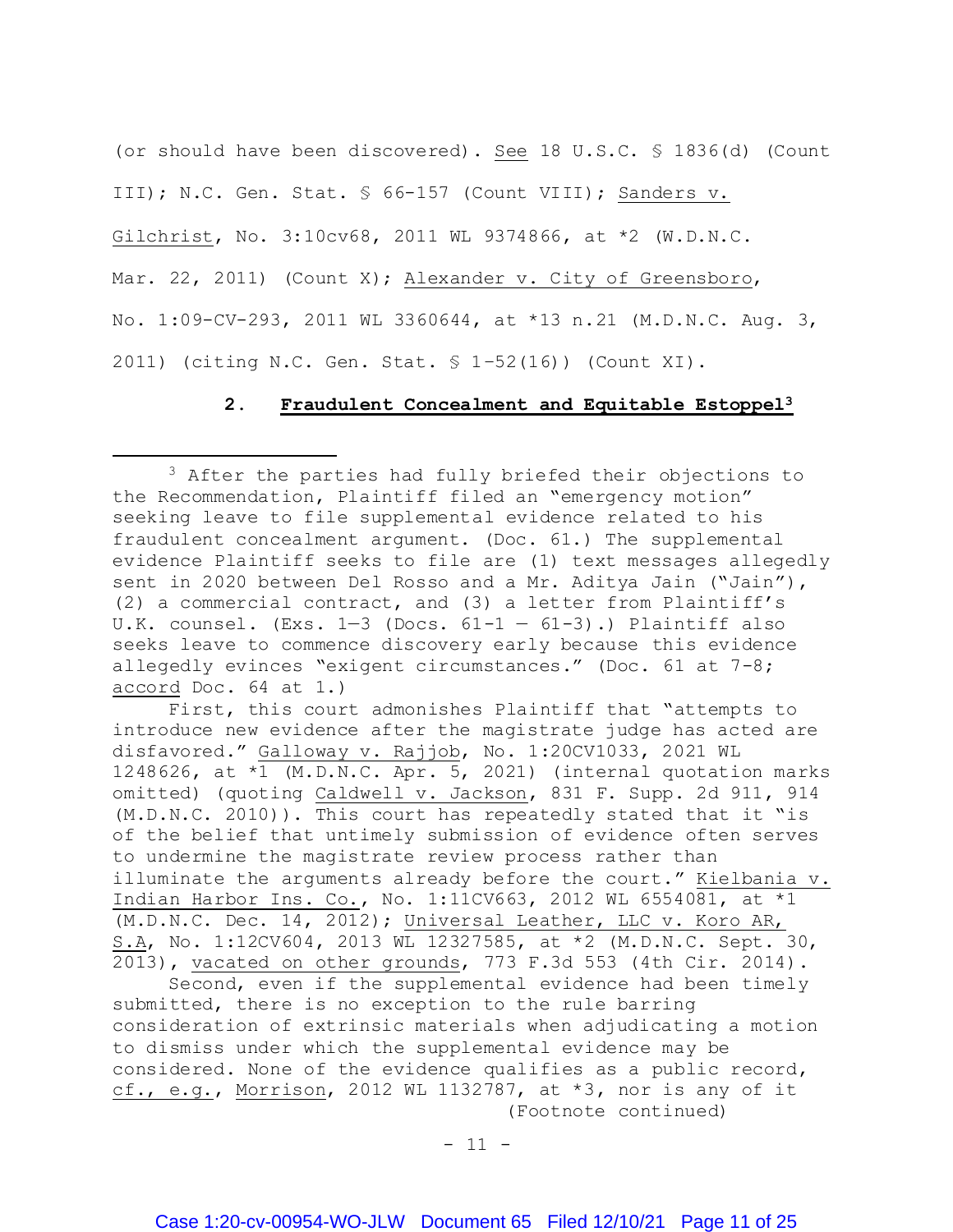Next, Plaintiff argues that because the Complaint alleges that "Defendants took multiple steps to fraudulently conceal their involvement in hacking Azima. . . . Defendants should be [equitably] estopped from arguing that Azima's Complaint should be dismissed on statute of limitations grounds." (Pl.'s Opp'n Br. (Doc. 58) at 7-8.) Three of the Remaining Counts arise under North Carolina law (Counts VIII, X, and XI), and accordingly are subject to North Carolina tolling doctrines. (See Recommendation (Doc. 54) at 13.) To successfully toll these statutes of limitations via either equitable estoppel or fraudulent

authenticated, cf., e.g., Sec'y of State For Defence v. Trimble Navigation Ltd., 484 F.3d 700, 705 (4th Cir. 2007) (Documents not attached to a complaint may be considered at the motion to dismiss stage if they are "integral to the complaint and authentic." (emphasis added)). As Defendants note, Plaintiff "does not provide any sworn statements authenticating these documents, as he has done in prior filings." (Doc. 62 at 9-10 (citing Doc. 25).) In response, Plaintiff filed yet another motion for leave, seeking to file U.K. court filings, which Plaintiff seems to believe authenticate the proffered text messages. (Doc. 64.) Leave will not be granted because the U.K. filings do no such thing. Instead, they merely establish that Del Rosso exchanged texts with Jain in 2020, (Doc. 64-1 ¶ 81(c); Doc.  $64-2 \text{ } \text{\ensuremath{\mathfrak{N}}}$   $81(c)$ ); they do not establish that those text messages include the particular messages proffered by Plaintiff here, (Doc. 61-1). In lieu of averments or other support credibly verifying, inter alia, the supplemental evidence's provenance, chain of custody, and date, this court finds that it remains unauthenticated. Therefore, because the supplemental evidence cannot be considered at this juncture, leave to file it will be denied. Accordingly, this court will deny as moot Plaintiff's corresponding request for early discovery.

 $\overline{a}$ 

 $- 12 -$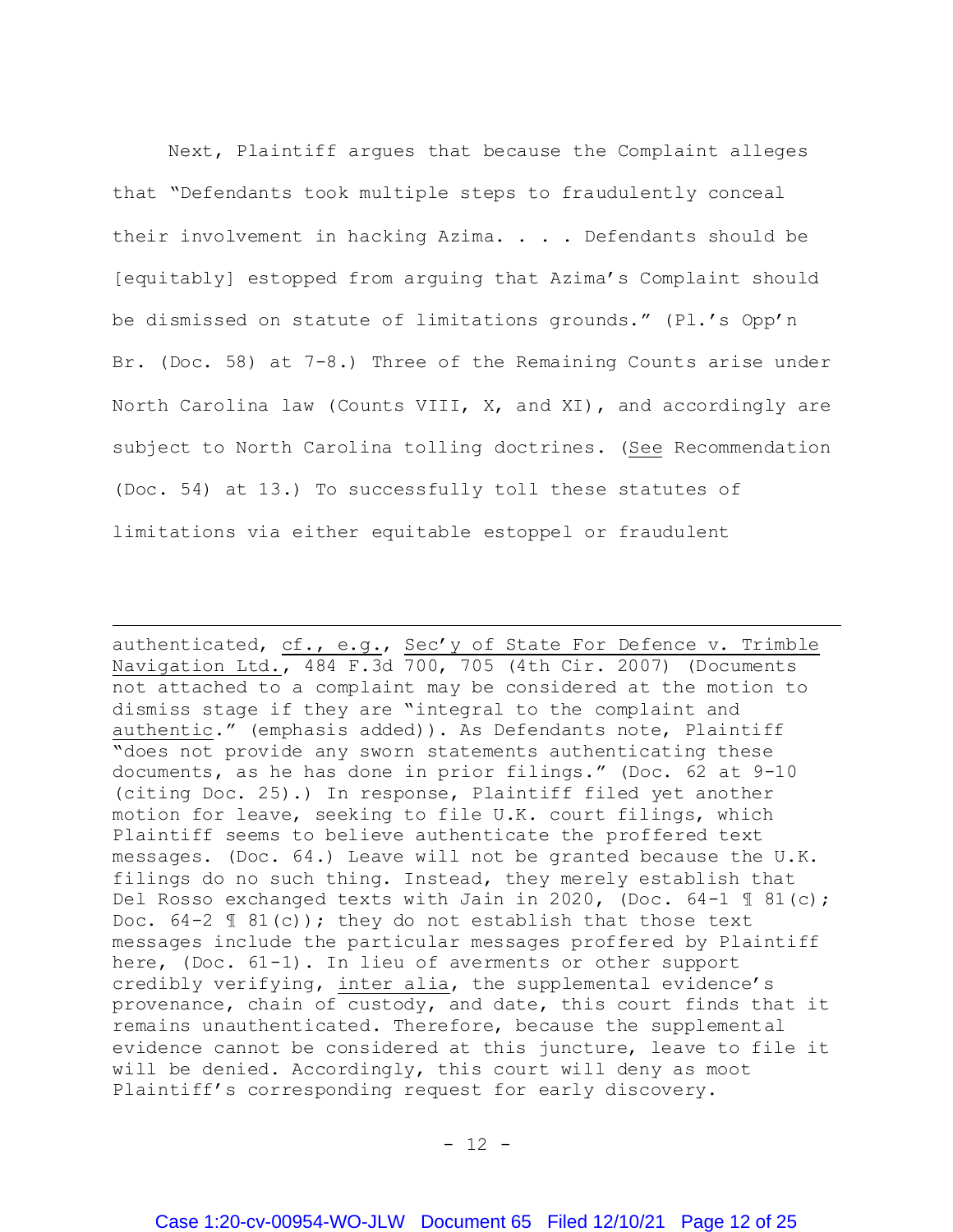concealment<sup>4</sup> under North Carolina law, Plaintiff must establish that he relied on Defendants' conduct. (Id. at 14 n.4.) This court agrees with the Magistrate Judge's conclusion that Plaintiff has failed to do so. (Id. at 14-15 n.4.) Thus, neither equitable estoppel nor fraudulent concealment will toll the statutes of limitations for the three North Carolina law Remaining Counts.

The one other remaining count, Count III (misappropriation of trade secrets), arises under federal law. Hence, it is subject to federal tolling doctrines — most relevantly, fraudulent concealment and equitable estoppel.<sup>5</sup> See generally Edmonson v. Eagle Nat'l Bank, 922 F.3d 535, 559 (4th Cir. 2019).

 $\overline{a}$ 

<sup>5</sup> This court notes the existence of an additional similar tolling doctrine known as "equitable tolling." Edmonson, 922 at 551. However, unlike fraudulent concealment and equitable estoppel, equitable tolling does not require defendant misconduct. Id. at 449. Plaintiff's invocation of tolling doctrines is premised on Defendants' alleged misconduct, (Pl.'s Opp'n Br. (Doc. 58) at 7-8), and thus is more appropriately analyzed within "the domain of fraudulent concealment and equitable estoppel." Edmonson, 922 F.3d at 549 (quoting Shropshear v. Corp. Counsel of City of Chicago, 275 F.3d 593, 597 (7th Cir. 2001) (characterizing "tolling of the statute of limitations . . . on the basis of defendant misconduct" as "the domain of fraudulent concealment and equitable estoppel")).

 $- 13 -$ 

<sup>&</sup>lt;sup>4</sup> The exact elements of North Carolina fraudulent concealment are murky, but "to the extent that fraudulent concealment has been recognized by North Carolina courts as a tolling doctrine, a plaintiff must still 'allege reliance on the defendant's misrepresentations or omissions.'" (Recommendation (Doc. 54) at 14-15 n.4 (quoting Wilkerson v. Christian, No. 1:06CV00871, 2008 WL 483445, at \*12 (M.D.N.C. Feb. 19, 2008)).)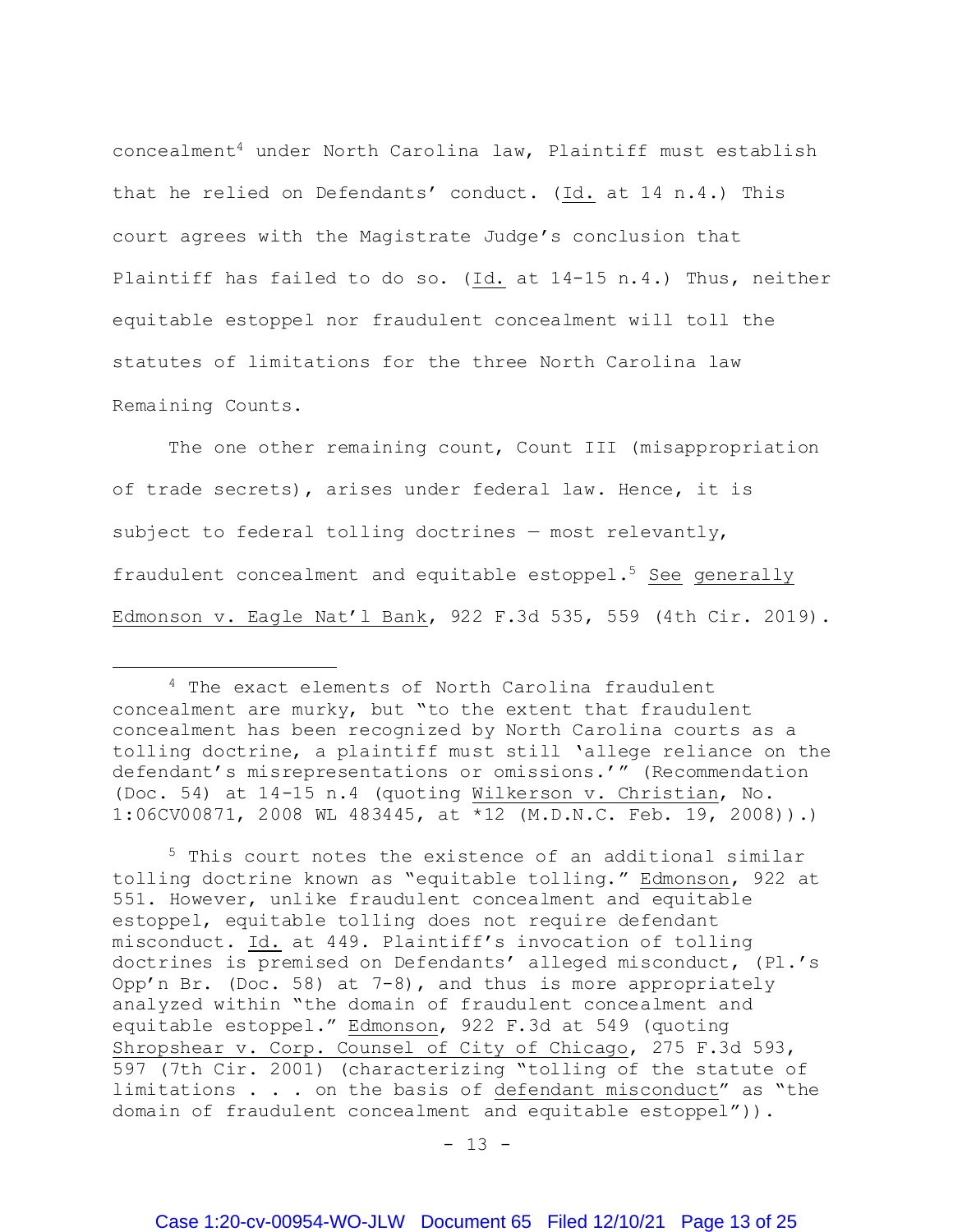Neither are applicable here. Fraudulent concealment has three elements: "(1) the party pleading the statute of limitations fraudulently concealed facts that are the basis of the plaintiff's claim, and (2) the plaintiff failed to discover those facts within the statutory period, despite (3) the exercise of due diligence." Id. at 548 (quotation marks omitted) (quoting Supermarket of Marlinton, Inc. v. Meadow Gold Dairies, Inc., 71 F.3d 119, 122 (4th Cir. 1995)). Plaintiff cannot establish the second element because the 2016 D.C. Complaint's factual allegations demonstrate that during the statutory period Plaintiff discovered the supposedly concealed facts undergirding Count III. To toll the statute of limitations via federal equitable estoppel, a plaintiff must establish that "failure to timely file his claim derives . . . from conduct taken by the defendant to induce the plaintiff not to timely file his claim." Id. at 549. In essence, a plaintiff must show reliance on a defendant's misconduct. As stated, supra Part III.B.1, this court agrees with the Magistrate Judge's conclusion that Plaintiff has not "alleged sufficient facts in his complaint to establish the element of reliance." (Recommendation (Doc. 54) at 15 (rejecting Plaintiff's invocation of equitable estoppel under North Carolina law).) Thus, Plaintiff has failed to establish the elements required for either fraudulent concealment or

- 14 -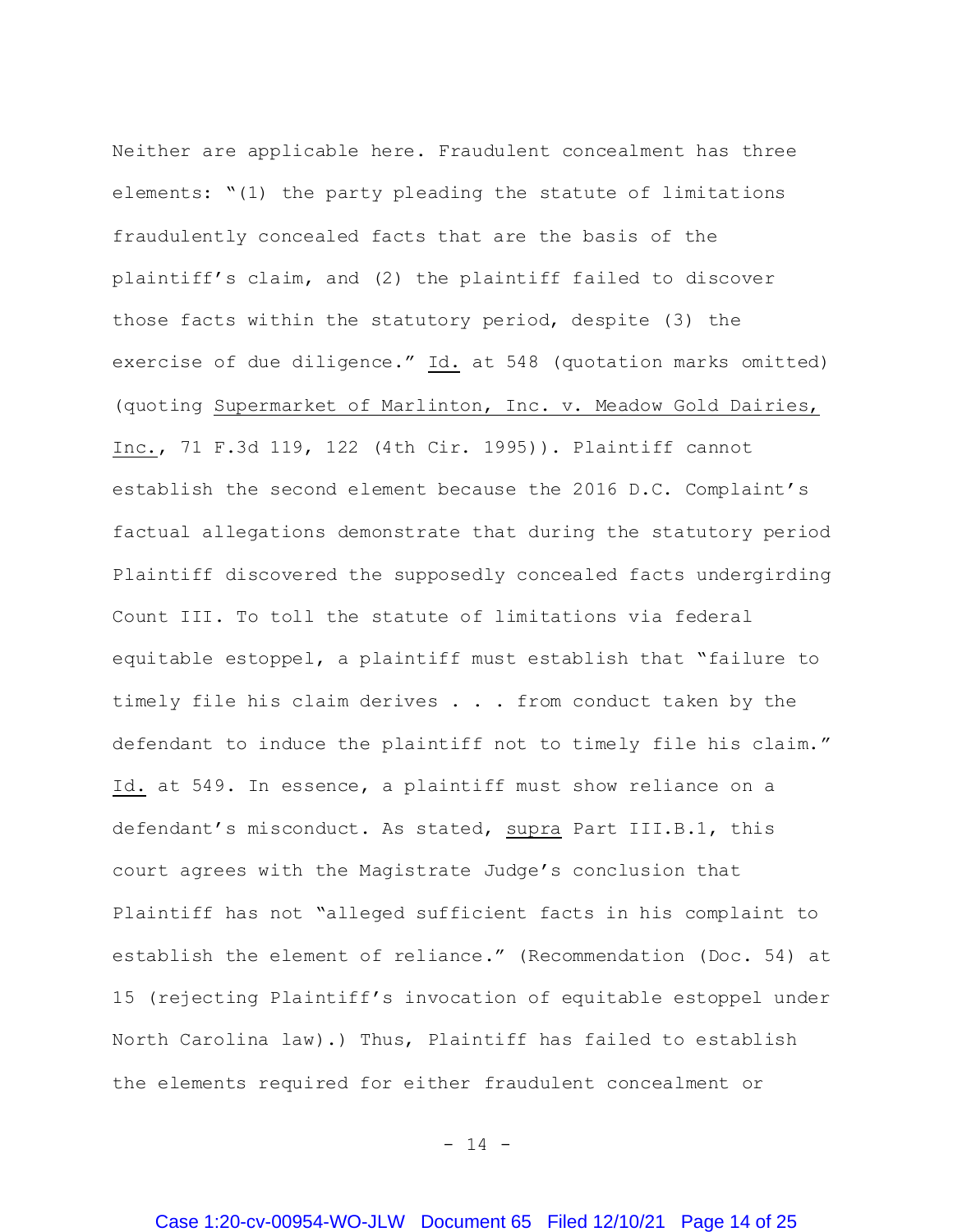equitable estoppel to toll the statute of limitations for the remaining count arising under federal law.

### **3. Judicial Notice of Other Public Records**

Plaintiff argues that "if the Court accepts Defendants' argument that judicial notice is appropriate" for the 2016 D.C. Complaint, "the Court should then also take judicial notice of the public record referred to in Azima's previous filings." (Pl.'s Opp'n Br. (Doc. 58) at 9.) Plaintiff insists that these additional public records defeat Defendants' statute of limitations defense because they contain facts that show "Azima could not have been aware of [Defendants' violations] in 2016." (Id.) Specifically, Plaintiff urges the court to take notice of two matters of public record.

The first is "Del Rosso's first witness statement in the UK trial." (Id.) Plaintiff argues that this is relevant because it "shows the first time Azima learned that Del Rosso provided Azima's hacked data to Neil Gerrard and Dechert LLP." (Id.) Even if that is true, it is irrelevant to Defendants' statute of limitations defense. As explained, supra Part III.B.1, accrual for the Remaining Counts' statutes of limitations is not contingent on when Plaintiff learned of Defendants' roles in the alleged wrongdoing. Rather, accrual occurs when Plaintiff discovered the wrongdoing itself. Id. Thus, the Remaining

 $- 15 -$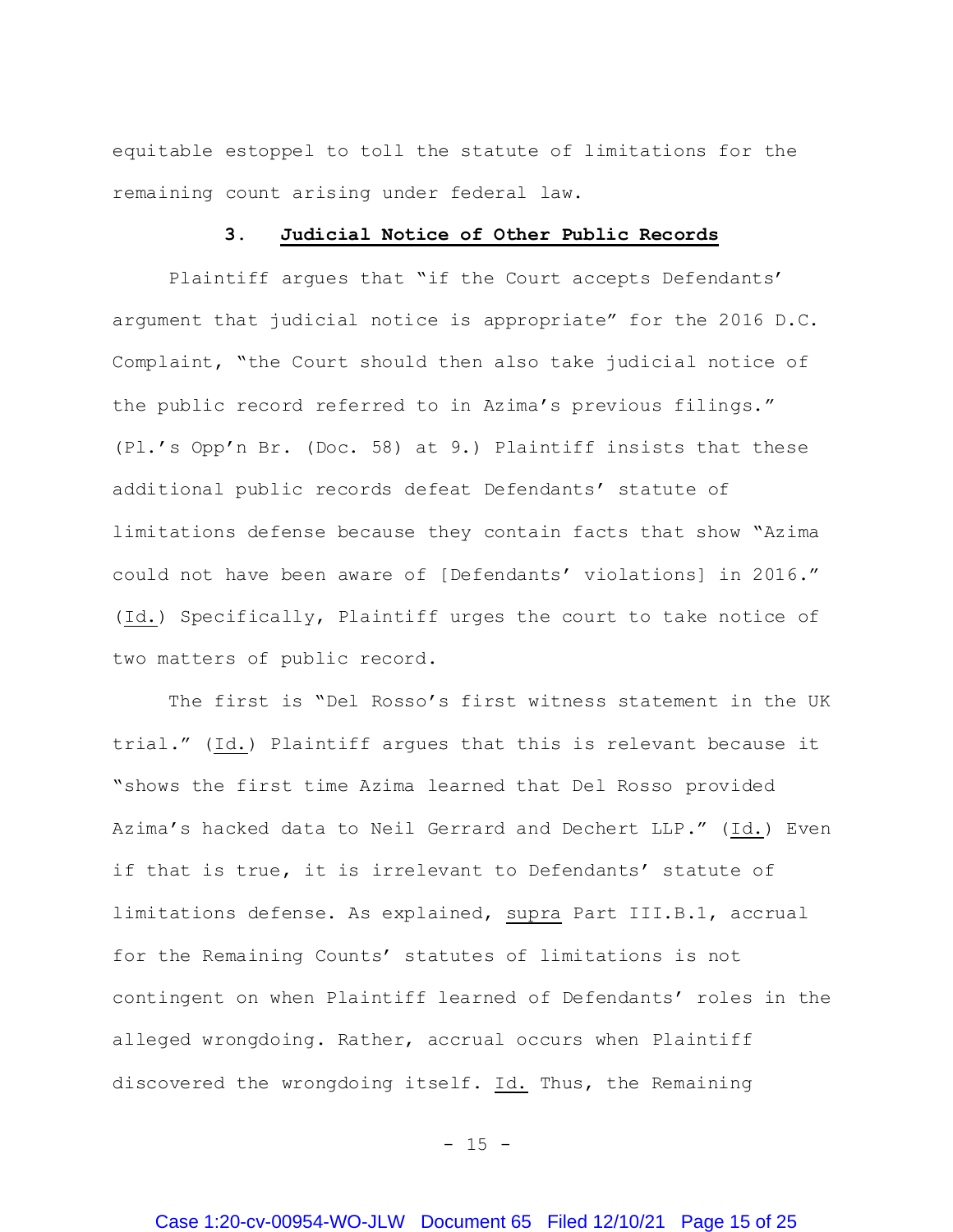Counts' statutes of limitations accrued in 2016 because the 2016 DC Complaint's allegations show Plaintiff had discovered the hacking and misappropriation by that time. Indeed, the 2016 D.C. Complaint even specifically alleges that Dechert had acquired Azima's hacked data. (E.g., 2016 D.C. Complaint (Doc. 31-5) ¶ 12.) That Plaintiff may not have uncovered Defendants' roles in that misappropriation until later, does not alter the accrual analysis. Therefore, this court declines to judicially notice Del Rosso's first U.K. trial witness statement because it is immaterial to Defendants' statute of limitations affirmative defense.

Plaintiff also urges this court to judicially notice that "during the pendency of the motion to dismiss, Del Rosso admitted to paying CyberRoot." (Pl.'s Opp'n Br. (Doc. 58) at 9.) That Del Rosso paid CyberRoot is alleged in Plaintiff's Complaint, (Compl. (Doc. 1) ¶ 5), and thus already assumed true for the purposes of evaluating Defendants' Motion to Dismiss. Therefore, even if this court were to take the notice Plaintiff urges, it would have no bearing on this court's present analysis. Hence, this court declines to notice Del Rosso's alleged admission to paying CyberRoot.

- 16 -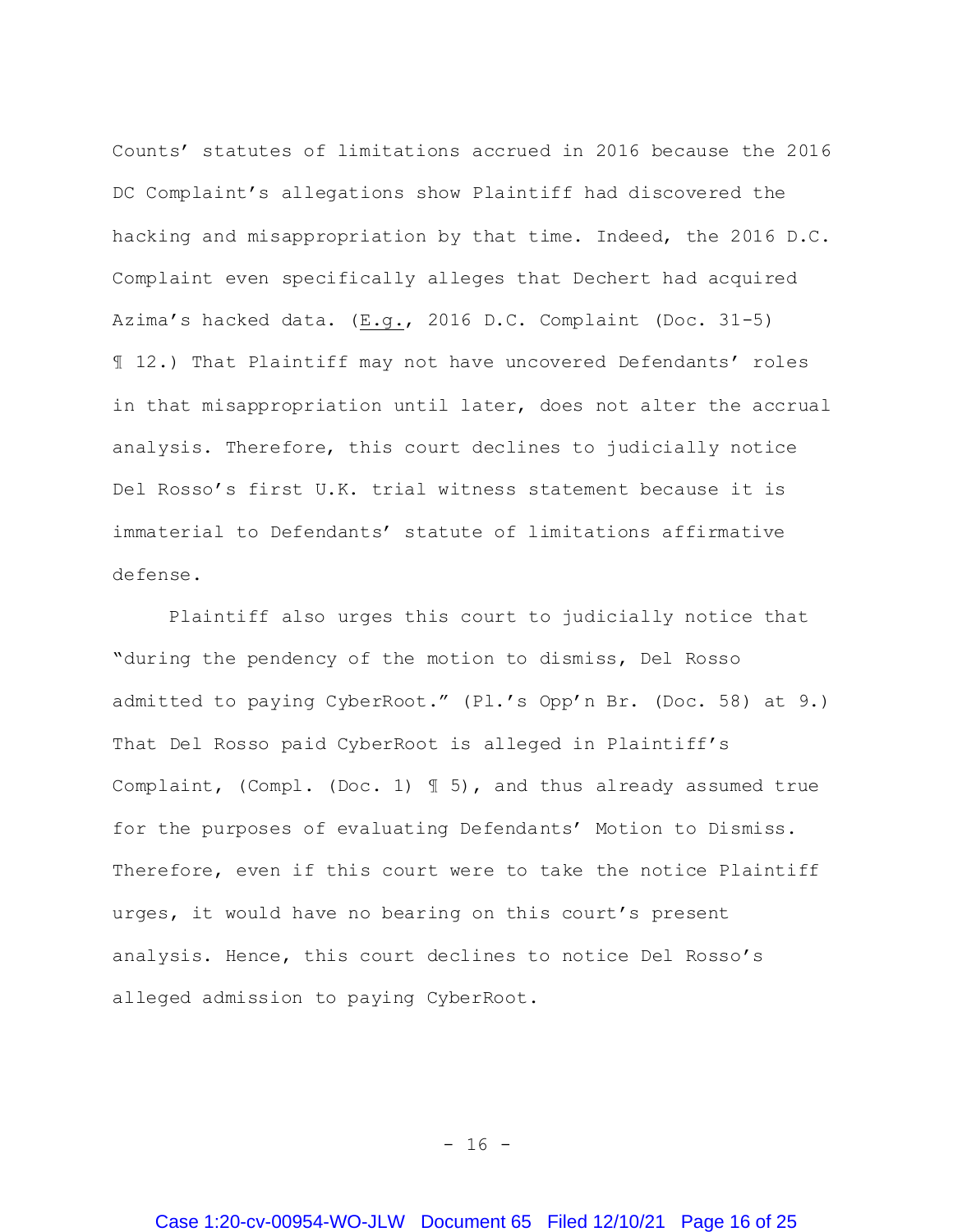### **4. Defendants' Alleged 2018-2019 Conduct**

Plaintiff further argues that Defendants' alleged 2018-2019 conduct means the Remaining Counts are not time-barred, even considering the 2016 D.C. Complaint. Plaintiff insists that "the Complaint alleges multiple violations by Defendants independent of and long after the filing of the 2016 lawsuit." (Pl.'s Opp'n Br. (Doc. 58) at 7.) Specifically, Plaintiff stresses that "[t]he Complaint alleged that Defendants disclosed and used Azima's hacked data in 2018 and 2019." (Id. (citing Compl. (Doc. 1) ¶¶ 24, 26).) Plaintiff argues that "each disclosure in 2018 and 2019 was a separate violation of the" Remaining Counts, and "[t]hus, the statutes of limitation did not begin to run on those claims until at least 2018 or 2019, when the conduct occurred." (Id.) Therefore, "[j]udicial notice of the 2016 lawsuit could not have provided any information relevant to the statutes of limitation for Defendants' later conduct."  $(Id.)$ 

Defendants anticipated this argument and contend that "Azima's allegations simply do not link Defendants to the alleged 2018-19 conduct, so that conduct cannot be the basis for any claim against Defendants." (Defs.' Obj. (Doc. 57) at 18 n.6.) This court disagrees. For purposes of surviving a motion to dismiss, the Complaint sufficiently links Defendants to the 2018-2019 conduct. Critically, the Complaint alleges that

- 17 -

## Case 1:20-cv-00954-WO-JLW Document 65 Filed 12/10/21 Page 17 of 25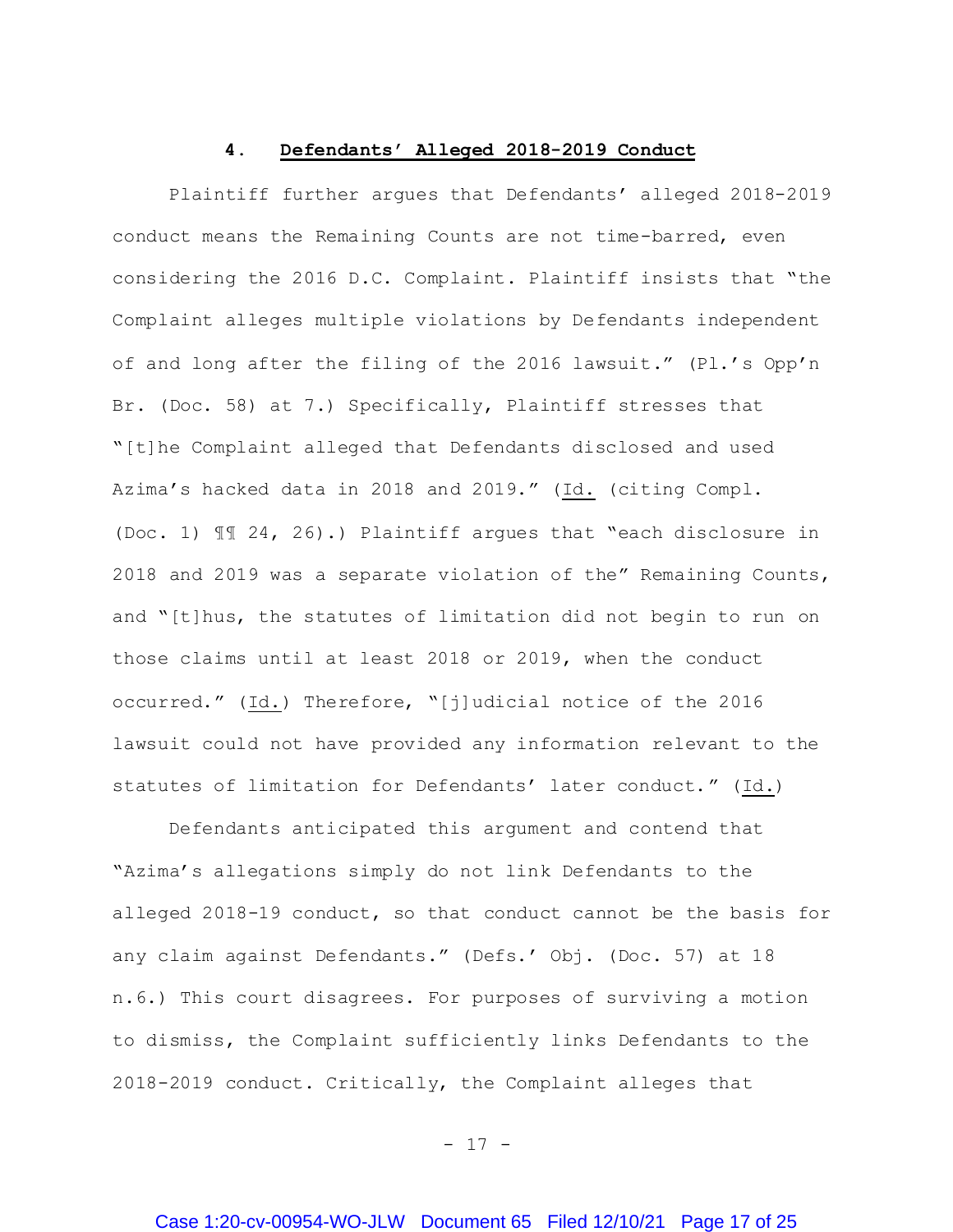Del Rosso hired the Indian hacking firm CyberRoot . . . .

. . . .

Acting at Defendants' direction, CyberRoot created, uploaded, and transmitted multiple unauthorized copies of Azima's data. . . . [A]t least some of that data was provided to Del Rosso . . . .

. . . .

CyberRoot created BitTorrent links that contained Azima's stolen data and those links were posted on the blog sites alleging fraud by Azima. . . .

. . . .

In May and June 2018, the blog sites were modified to include new links to WeTransfer sites that contained copies of Azima's stolen data.

CyberRoot regularly used WeTransfer links to transfer data to Vital. . . .

In June 2019, the links on the blog sites were modified to include new WeTransfer links containing some of Azima's stolen data.

(Compl. (Doc. 1) ¶¶ 16, 19, 22, 24-26.) At the motion to dismiss stage, these allegations - construed "in the light most favorable to the plaintiff" - more than "allow[] the court to draw the reasonable inference that" Defendants are sufficiently linked to the 2018-2019 conduct. (Recommendation (Doc. 54) at 4, 5, 34 (quoting Nemet Chevrolet, Ltd. v. Consumeraffairs.com, Inc., 591 F.3d 250, 255 (4th Cir. 2009), and Ashcroft v. Iqbal, 556 U.S. 662, 678 (2009)).)

- 18 -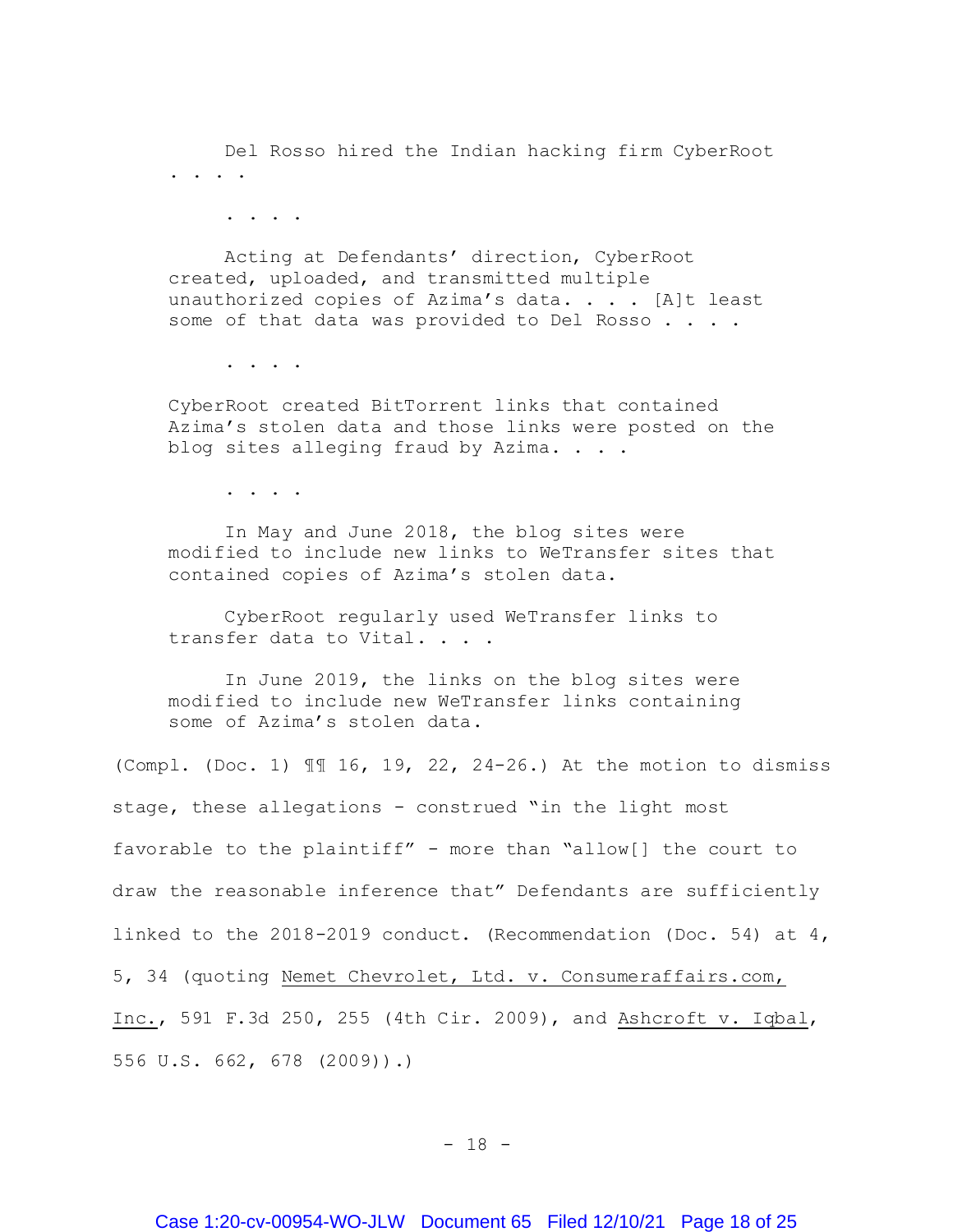## **a. Count XI (Invasion of Privacy under North Carolina Law)**

However, this 2018-2019 conduct only relates to three of the four Remaining Counts. It does not relate to Count XI (invasion of privacy under North Carolina law). That invasion of privacy count is "tied to the actual hacking in 2016 (and not the subsequent dissemination of the data)." (See Recommendation (Doc. 54) at 16 n.5 (discussing Counts IV (computer trespass) and V (conversion)).) Therefore, because the 2018-2019 conduct does not relate to the invasion of privacy count and the 2016 D.C. Complaint shows that Plaintiff discovered the hacking in 2016, this court concludes that the invasion of privacy count accrued in 2016. Hence, its three-year statute of limitations lapsed in 2019, before this action was filed in 2020. Thus, Count XI must be dismissed as time-barred. This court will modify the Magistrate Judge's Recommendation that Defendants' Motion to Dismiss be denied as to Count XI and instead will grant the Motion to Dismiss as to Count XI.

# **b. Count III (Misappropriation of Trade Secrets under Federal Law)**

Even if the federal and state trade secret misappropriation counts (Counts III and VIII) are implicated by the 2018-2019 conduct, Defendants still maintain that dismissal is necessary. Defendants assert that "trade secrets claims accrue with the

- 19 -

#### Case 1:20-cv-00954-WO-JLW Document 65 Filed 12/10/21 Page 19 of 25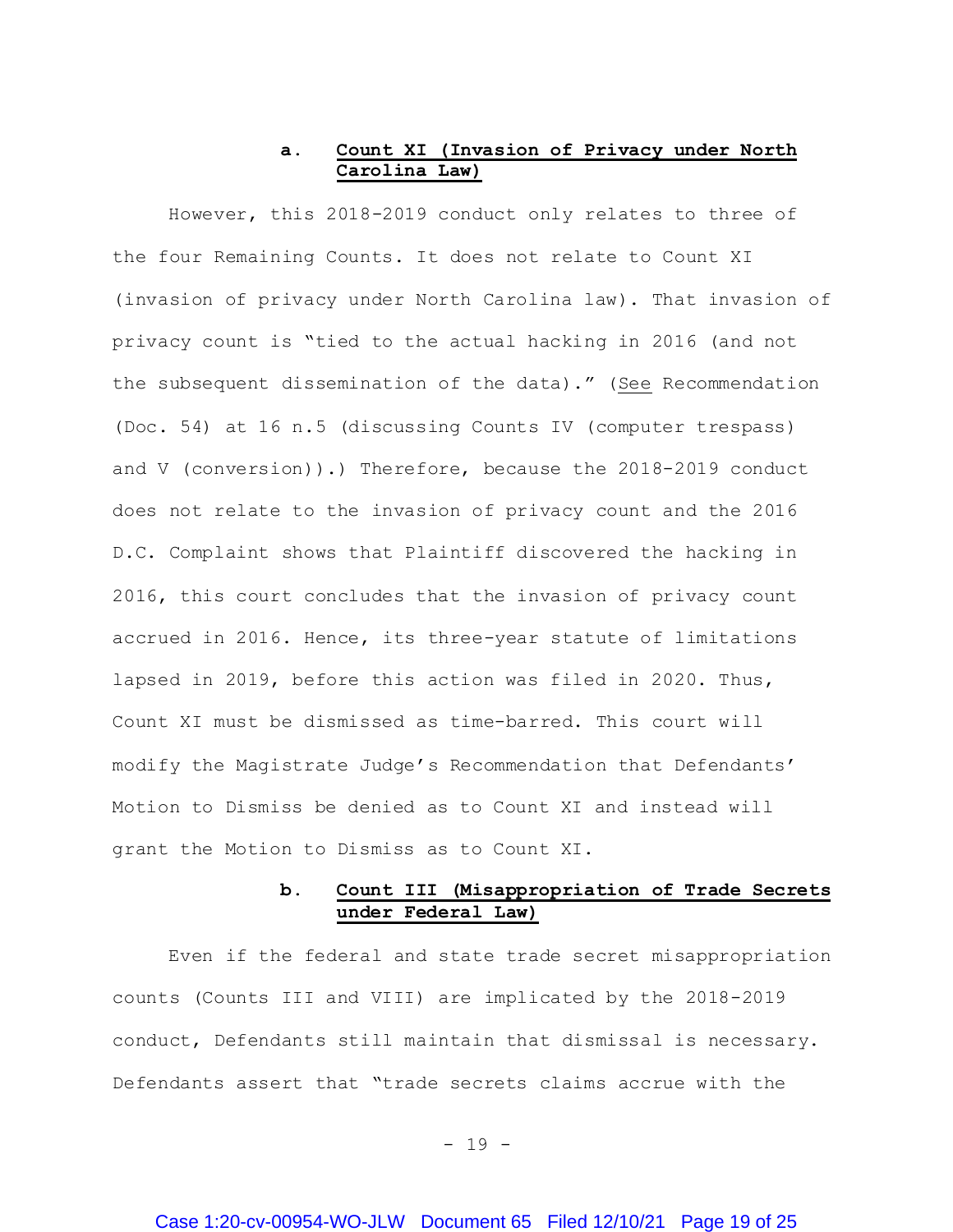original incident," (Defs.' Obj. (Doc. 57) at 18 n.6), meaning that despite the later 2018-2019 conduct, these claims accrued in 2016 when the original misappropriation was discovered. This argument is valid as to the federal misappropriation count, Count III. That count's statute of limitations holds that "a continuing misappropriation constitutes a single claim of misappropriation." 18 U.S.C. § 1836(d). This means that:

the first discovered (or discoverable) misappropriation of a trade secret commences the limitation period  $\ldots$  . [A]lthough the initial wrongful acquisition of the trade secret and each subsequent misuse are separate acts of misappropriation, a claim for misappropriation arises only once . . . at the time of the initial misappropriation, subject to the discovery rule.

B&P Littleford, LLC v. Prescott Mach., LLC, Nos. 20-1449/1451 2021 WL 3732313, at \*6 (6th Cir. Aug. 24, 2021) (internal citations and quotation marks omitted); see also In re Outsidewall Tire Litig., Nos. 1:09cv1217/1218, 2010 WL 11474981, at \*2 (E.D. Va. June 29, 2010) (interpreting Virginia's misappropriation of trade secret law's statute of limitations, which has the same "continuing misappropriation" language that the federal law has, and concluding that "the limitations period for claims alleging misappropriation of a single trade secret begins to run when the plaintiff discovers or reasonably should have discovered the first act of misappropriation, even if the misappropriation continues for an extended period of time").

 $- 20 -$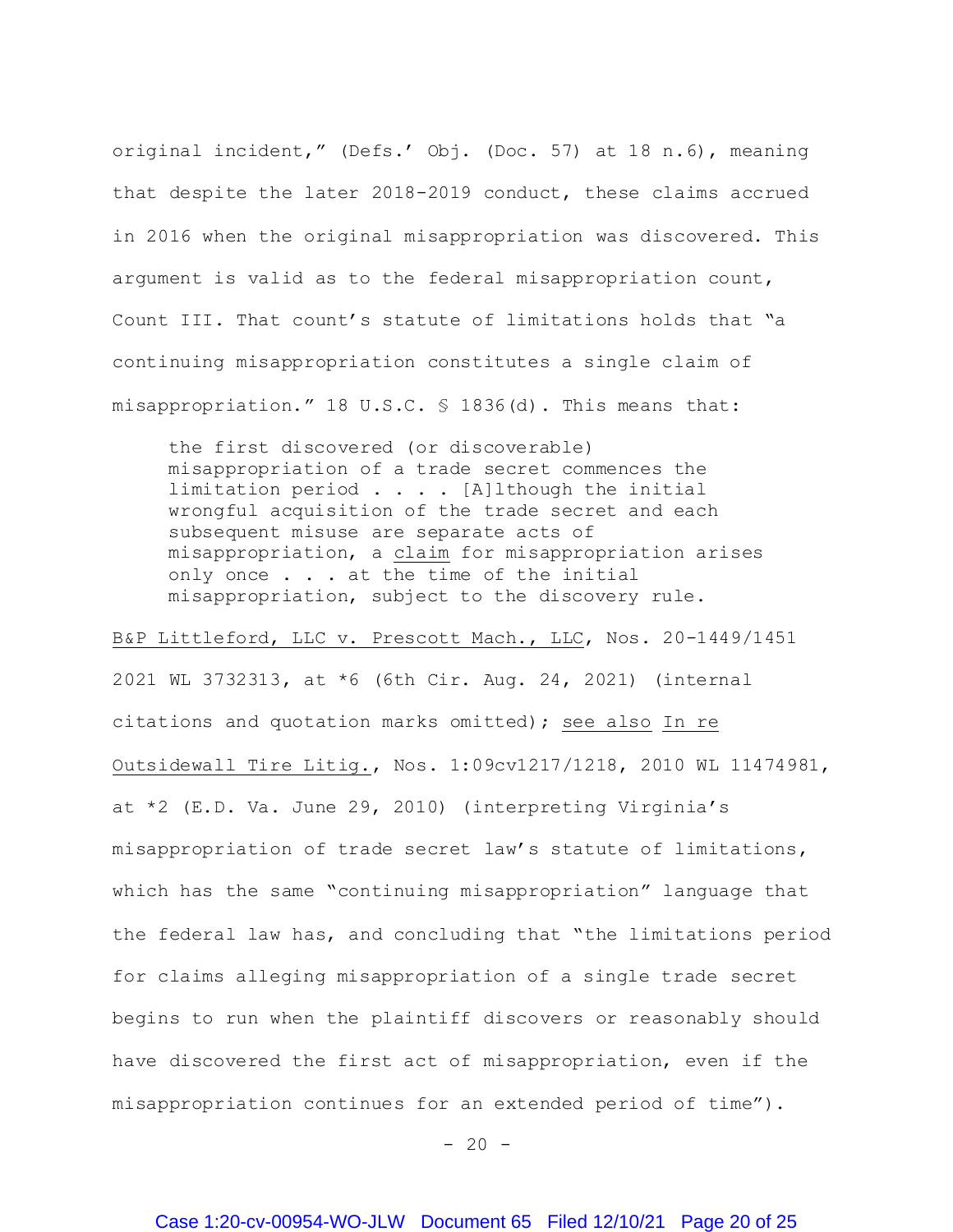Therefore, the new links to Plaintiff's data that were posted in 2018 and 2019 constituted a "continuing misappropriation" and thus did not re-accrue the statute of limitations for the federal misappropriation of trade secrets count. Rather, that count maintained an accrual date of 2016, when Plaintiff first discovered that links to his data had been posted — as alleged in the 2016 D.C. Complaint. Hence, the count's three-year statute of limitations lapsed in 2019, and Count III must be dismissed as time-barred. Therefore, this court will modify the Magistrate Judge's Recommendation that Defendants' Motion to Dismiss be denied as to Count III and instead will grant the Motion to Dismiss as to Count III.

## **c. Count VIII (Misappropriation of Trade Secrets under North Carolina Law)**

In contrast to federal law, the North Carolina trade secret misappropriation law's statute of limitations does not include language addressing continuing misappropriations. See N.C. Gen. Stat. § 66-157. In lieu of such language, general North Carolina claim accrual doctrines apply. North Carolina law features a "continuing wrong" doctrine. Quality Built Homes, Inc. v. Town of Carthage, 371 N.C. 60, 70, 813 S.E.2d 218, 226 (2018). The North Carolina Supreme Court has described this doctrine as unexceptional and part of "the usual rules governing the operation of statutes of limitations." Id. North Carolina's

 $- 21 -$ 

## Case 1:20-cv-00954-WO-JLW Document 65 Filed 12/10/21 Page 21 of 25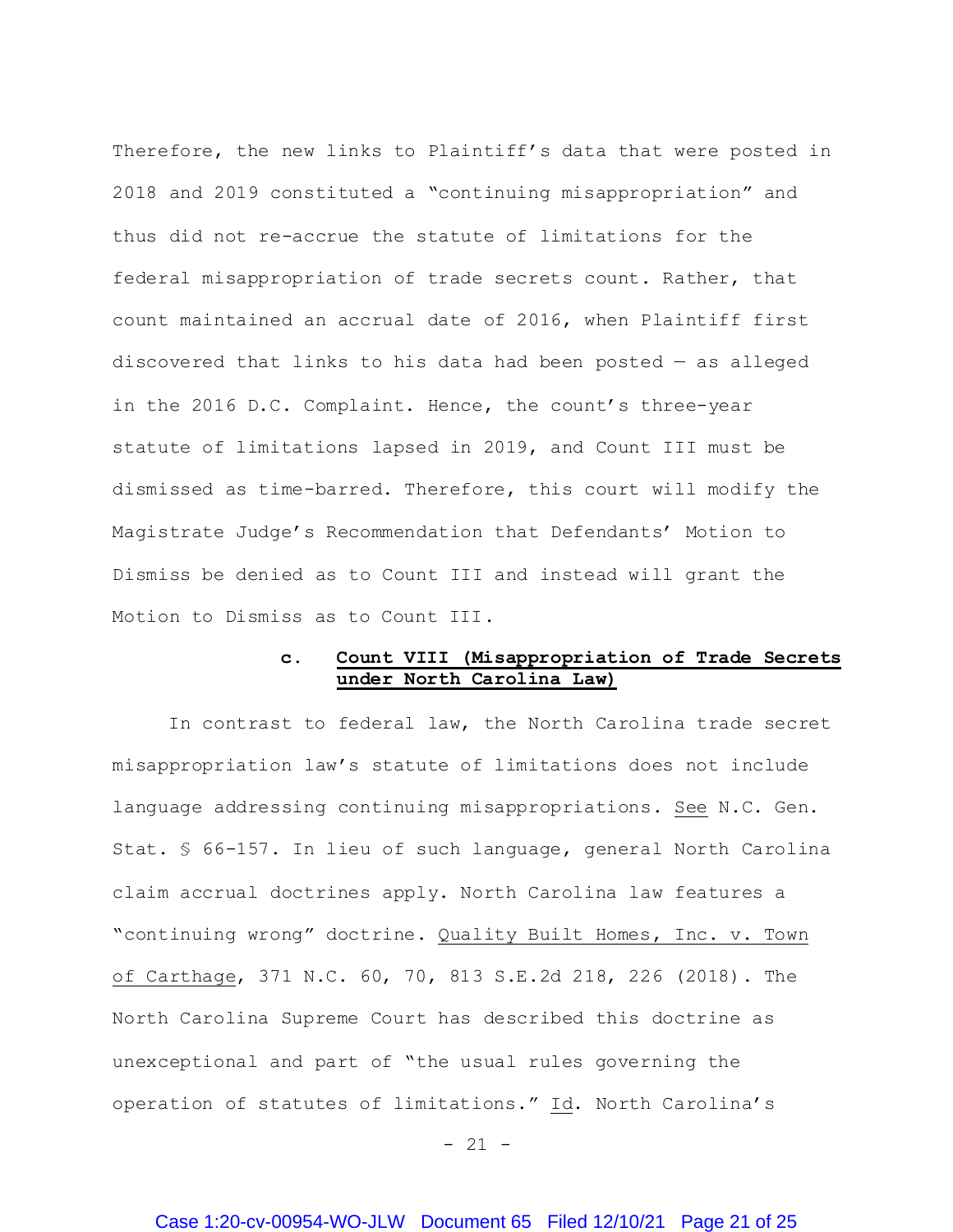continuing wrong doctrine holds that "the applicable limitations period starts anew in the event that an allegedly unlawful act is repeated." Id. Importantly, "the continuing wrong doctrine does not restart the statute of limitations period for earlier unlawful acts, it just provides that the limitations period starts anew for subsequently committed unlawful acts of the same nature." Lau v. Constable, No. 16 CVS 4393, 2019 WL 6051554, ¶ 34 (N.C. Super. Ct. Sept. 24, 2019); see also Sample v. Roper Lumber Co., 150 N.C. 161, 166, 63 S.E. 731, 732 (1909) ("[E]very wrong invasion of plaintiffs' property amounted to a distinct, separate trespass day by day, and for any and all such trespasses coming within the three years the defendant is responsible.").

Applying this doctrine to the original misappropriation of Plaintiff's trade secrets in 2016 and the more recent misappropriations in 2018-2019, "gives rise to multiple discrete claims corresponding to each act of misappropriation, and [b]ecause each act violates the law on its own, each act separately triggers its own limitations period." Heraeus Med. GmbH v. Esschem, Inc., 927 F.3d 727, 737 (3d Cir. 2019) (internal quotation marks omitted) (concluding that because Pennsylvania's misappropriation of trade secrets law's statute of limitations lacked language addressing "continuing

 $- 22 -$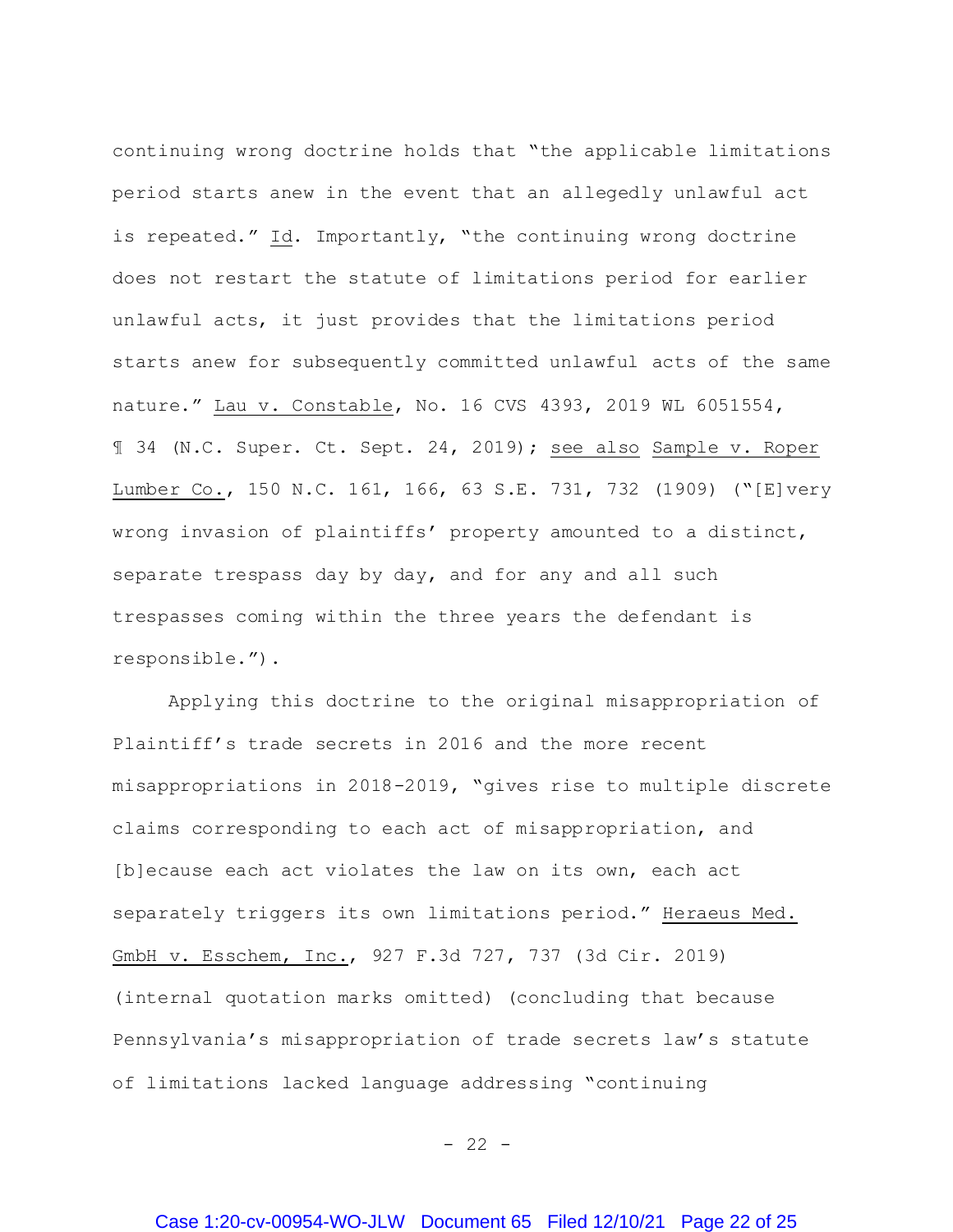misappropriations," each misappropriation started the limitations period anew). Therefore, for purposes of the North Carolina misappropriation of trade secrets count (Count VIII), the 2016, 2018, and 2019 conduct each separately triggered accrual of a respective three-year limitations period for that particular conduct. Consequently, Plaintiff's 2020 filing of this case fell outside the three-year period for the 2016 conduct, but within the three-year period for the 2018-2019 conduct. Therefore, as to the 2018-2019 conduct, Count VIII is not time-barred. Thus, this court will ultimately accept, albeit for different reasons, the Magistrate Judge's recommendation that Defendants' Motion to Dismiss Count VIII be denied.

## **d. Count X (Civil Conspiracy under North Carolina Law)**

The final remaining count is for civil conspiracy under North Carolina law (Count X). "A claim for conspiracy  $\ldots$ . cannot succeed without a successful underlying claim," Swain v. Elfland, 145 N.C. App. 383, 387, 550 S.E.2d 530, 534 (2001) (alteration in original) (quoting Jay Group, Ltd. v. Glasgow, 139 N.C. App. 595, 599, 534 S.E.2d 233, 236 (2000)). Therefore, here, the civil conspiracy claim only survives because this court has found that Count VIII (misappropriation of trade secrets under North Carolina law) remains viable, supra Part III.B.4.c. But, as "the statute of limitations for a civil

 $- 23 -$ 

# Case 1:20-cv-00954-WO-JLW Document 65 Filed 12/10/21 Page 23 of 25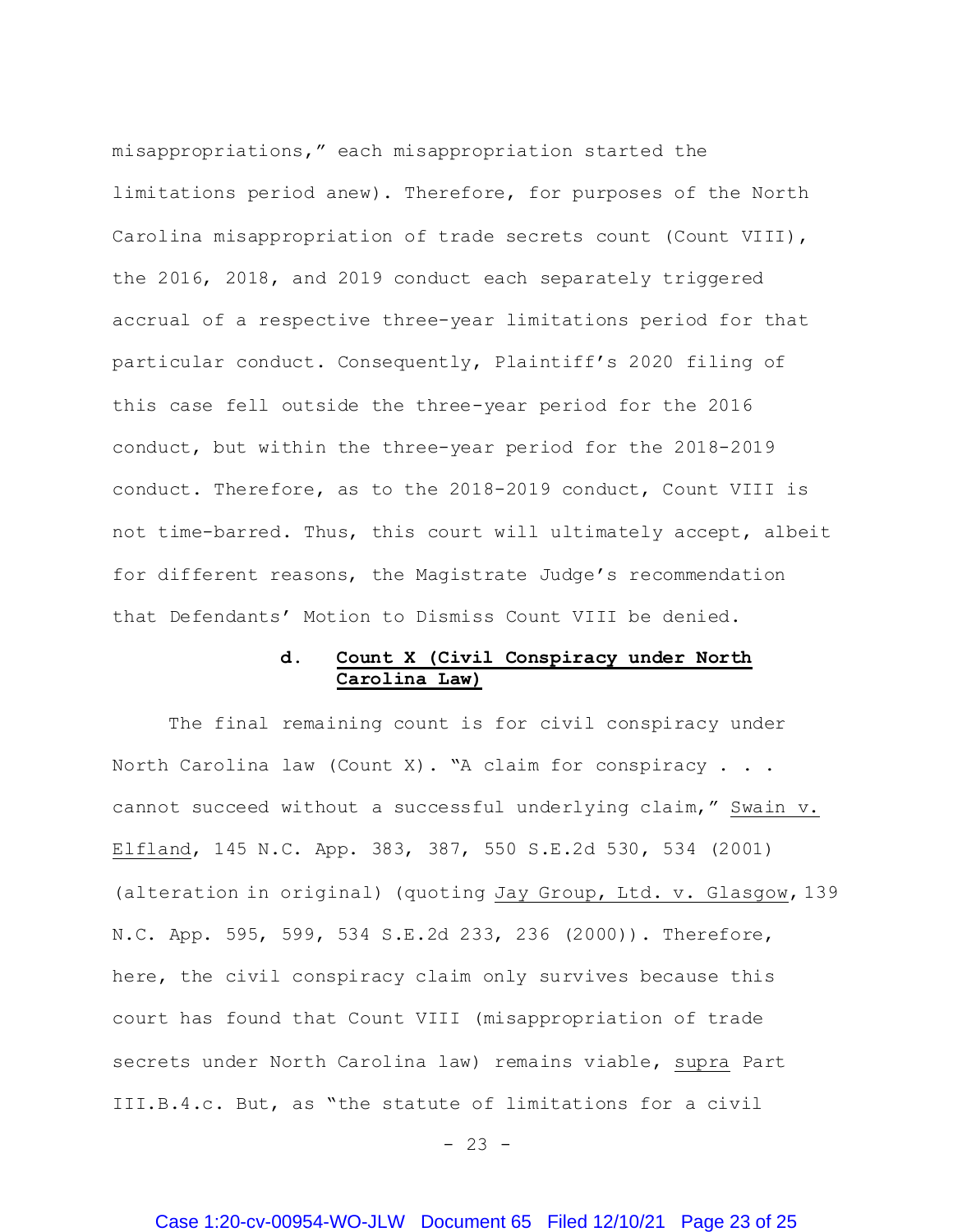conspiracy claim is governed by the underlying claim," Lau, 2019 WL 6051554, at \*8 (citation omitted), Plaintiff's dependent civil conspiracy claim is likewise limited to the 2018-2019 conduct – the only allegations that are not time-barred. Thus, this court will ultimately accept, albeit for different reasons, the Magistrate Judge's recommendation that Defendants' Motion to Dismiss Count X be denied.

#### **IV. CONCLUSION**

For the foregoing reasons,

**IT IS THEREFORE ORDERED** that the Magistrate Judge's Recommendation, (Doc. 54), is **ADOPTED IN PART** and **MODIFIED IN PART.** The Magistrate Judge's Recommendation to deny Defendants' Motion to Dismiss Pursuant to Rule  $12(b)$  (6), (Doc. 31), as to Counts III and XI is **MODIFIED** and instead the Motion to Dismiss as to Counts III and XI will be granted**.** The remainder of the Magistrate Judge's Recommendation is **ADOPTED**.

**IT IS FURTHER ORDERED** that Defendants' Motion to Dismiss Pursuant to Rule 12(b)(6), (Doc. 31), is **DENIED IN PART** as to Counts VIII and X of Plaintiff's Complaint but **GRANTED IN PART** as to Counts I, II, III, IV, V, VI, VII, IX, and XI.

**IT IS FURTHER ORDERED** that Plaintiff's Emergency Motion for Leave to File Supplemental Information Related to Objection to

- 24 -